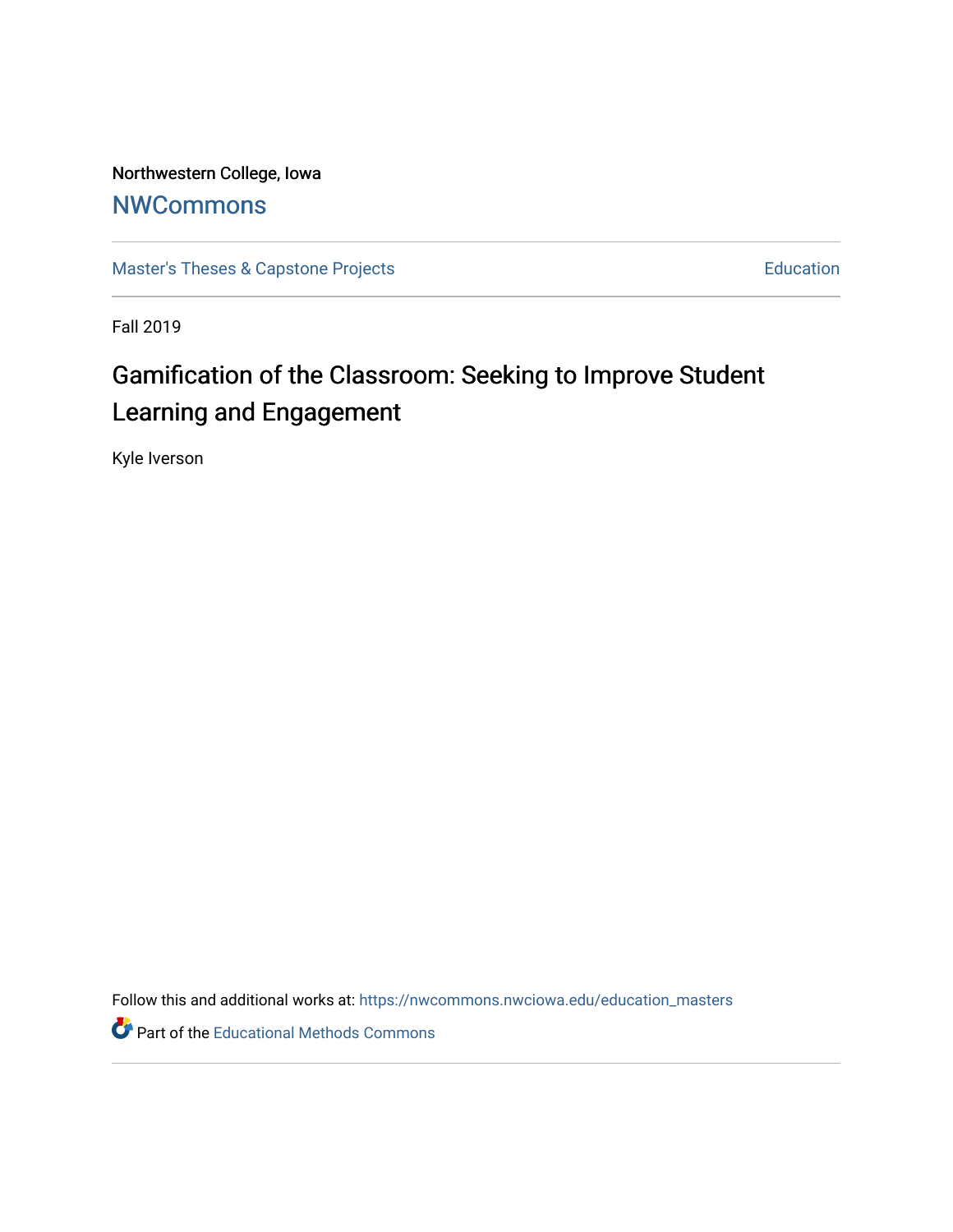Gamification of the Classroom: Seeking to Improve Student Learning and Engagement

Kyle Iverson

Northwestern College

An Action Research Project Presented

in Partial Fulfillment of the Requirements

For the Degree of Master of Education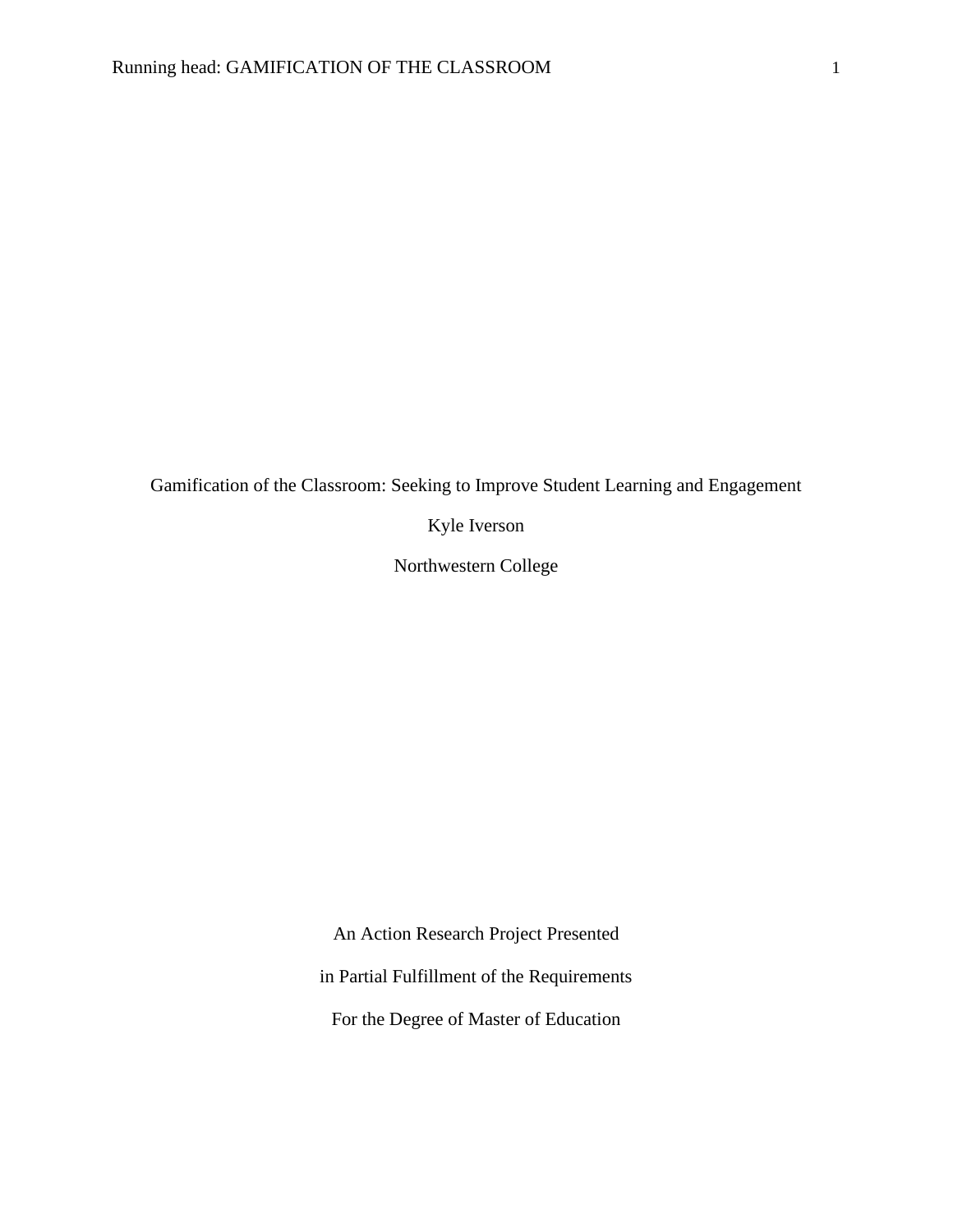| <b>Table of Contents</b> |  |
|--------------------------|--|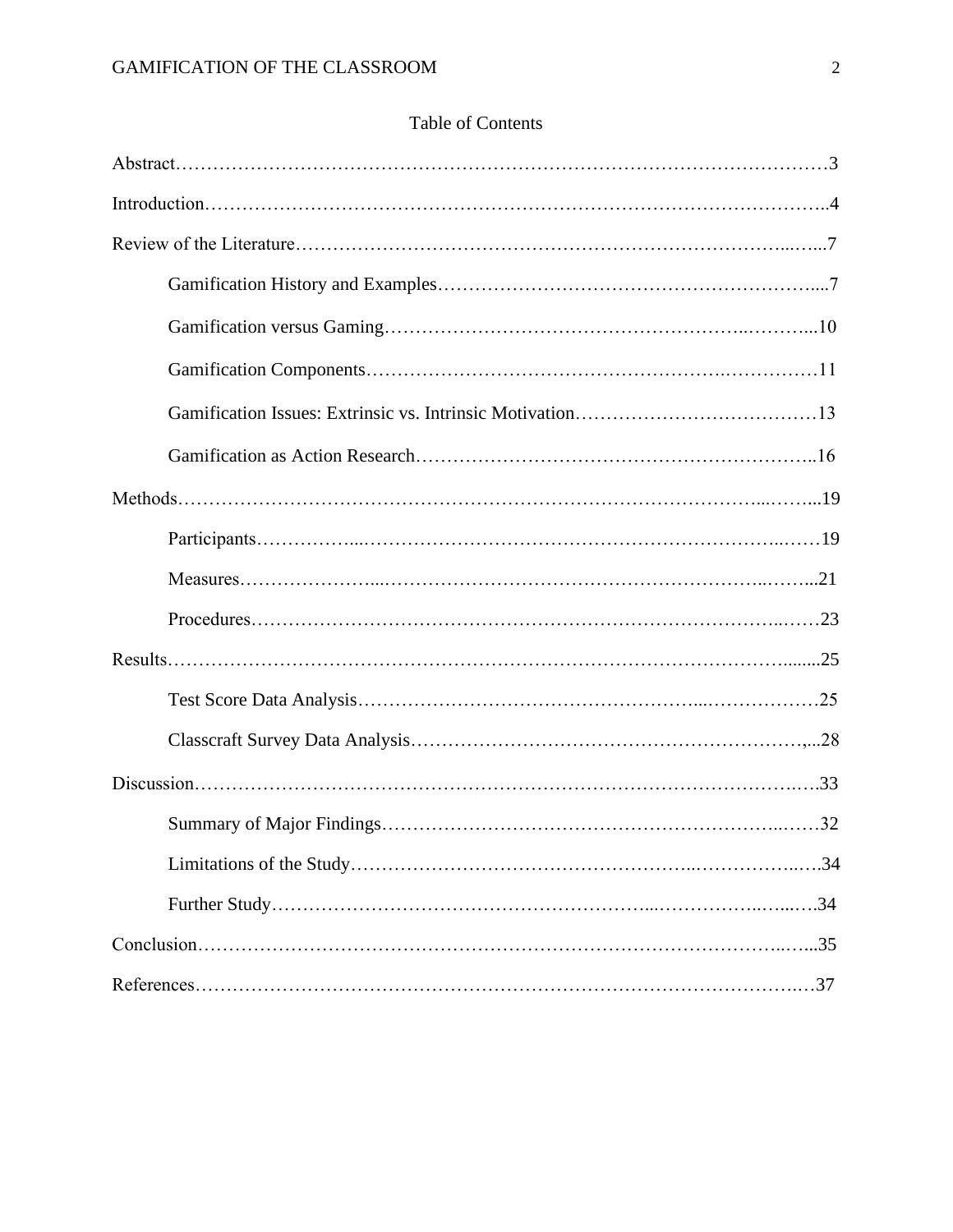## Abstract

The purpose of this study was to find how gamification of the classroom would affect middle school students in a northern suburban school district in Minnesota. This work was designed to find if student proficiency would increase because of gamification and if students would become engaged with the classroom material due to its implementation. Using three classes taught in this new setting and two classes taught in the standard of past years, test scores were measured and studied to find significant changes along with a survey to the gamified classes about their experience regarding engagement. The study found that there was no major distinction between the classes regarding student proficiency using test scores as data, but the student surveys suggested that student engagement was increased because of the rollout of gamification in the classroom. Gamification may not have a positive or negative impact on student proficiency but does show that it can increase student engagement of the classroom material.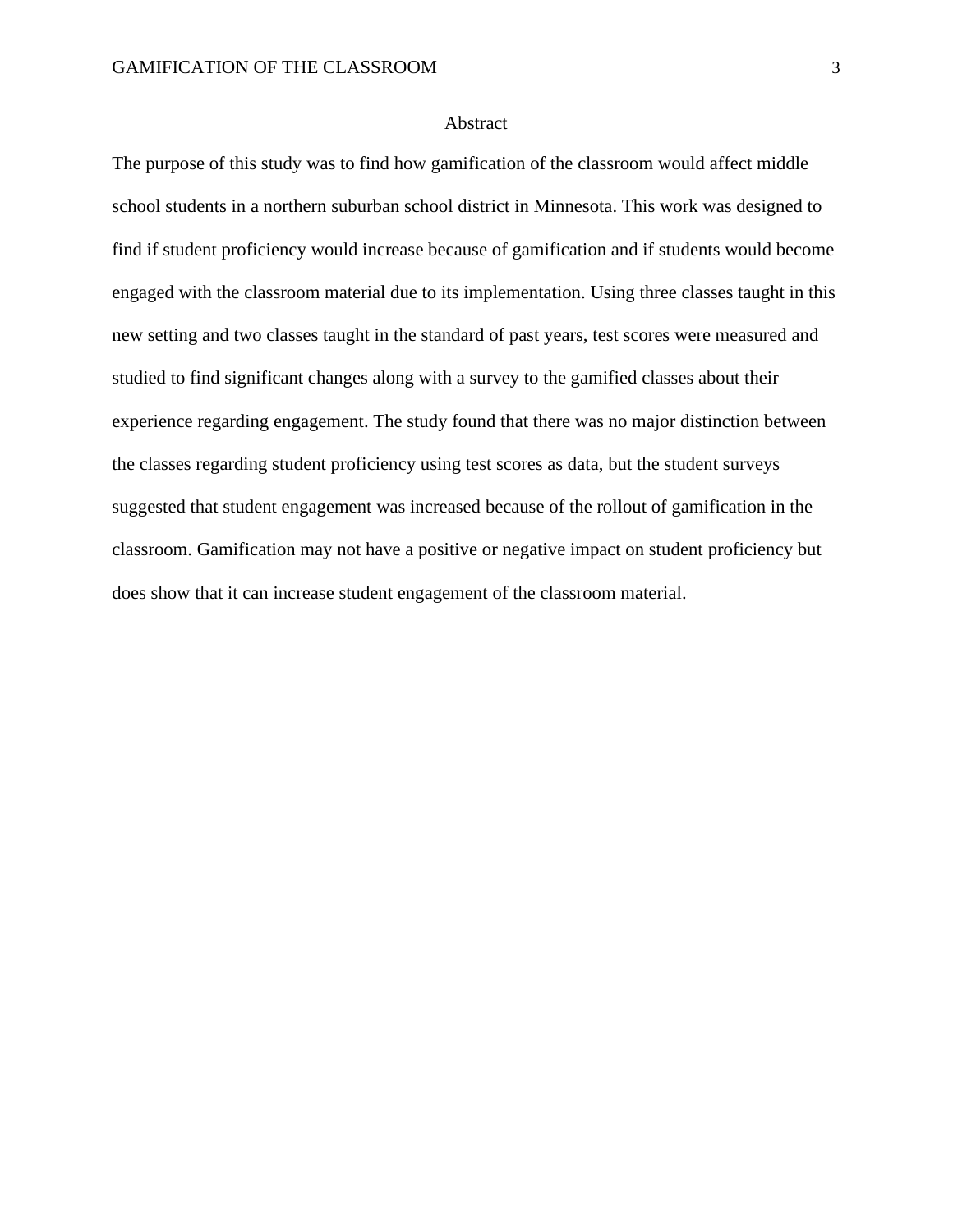Gamification of the Classroom: Seeking to Improve Student Learning and Engagement

Technology is a pivotal piece to everyday society in the United States and will only continue to grow in the future (Ruggiero  $\&$  Mong, 2015). The availability to create, design, build, and innovate with technology has never been so widely available (Montrieux, 2015). The education system is no different and the upcoming generation will be the first fully immersed in technology within the classroom (2015). Reaction from educators towards this student group is going to be a major challenge and strategies should be attempted now in order to be best prepared for the future culture shift (Ruggiero & Mong, 2015). The focus for this upcoming generation needs to be a delicate blend of technology and student collaboration (Oliveira & Cruz, 2018). Since technology can often impede the social capacity of students, there needs to be emphasis on applications that can help harness teamwork and engagement with the classroom material (Bickle & Rucker, 2018). Examining these applications and deciding which are effective for student proficiency and engagement can be a focal point for education in the decades to follow.

It seems most often that students struggle with motivation and engagement when it comes to attending school and paying attention in class. Looking at what they do instead with their free time is important because it must be comprised of captive strategies to attain student focus for such long periods of time (McCreery, Krach, & Nolen, 2014). Since students need to implement learning strategies in order to understand game mechanics, there needs to be common ground for educators to use for curriculum stimulation as well (Gee, 2005). This common ground area is where the idea of gamification originated for classroom use.

Gamification is a strategy that brings game-based mechanics and thinking to normally non-game contexts (Kapp, 2012; Sanchez, 2017). Classrooms do not necessarily change in the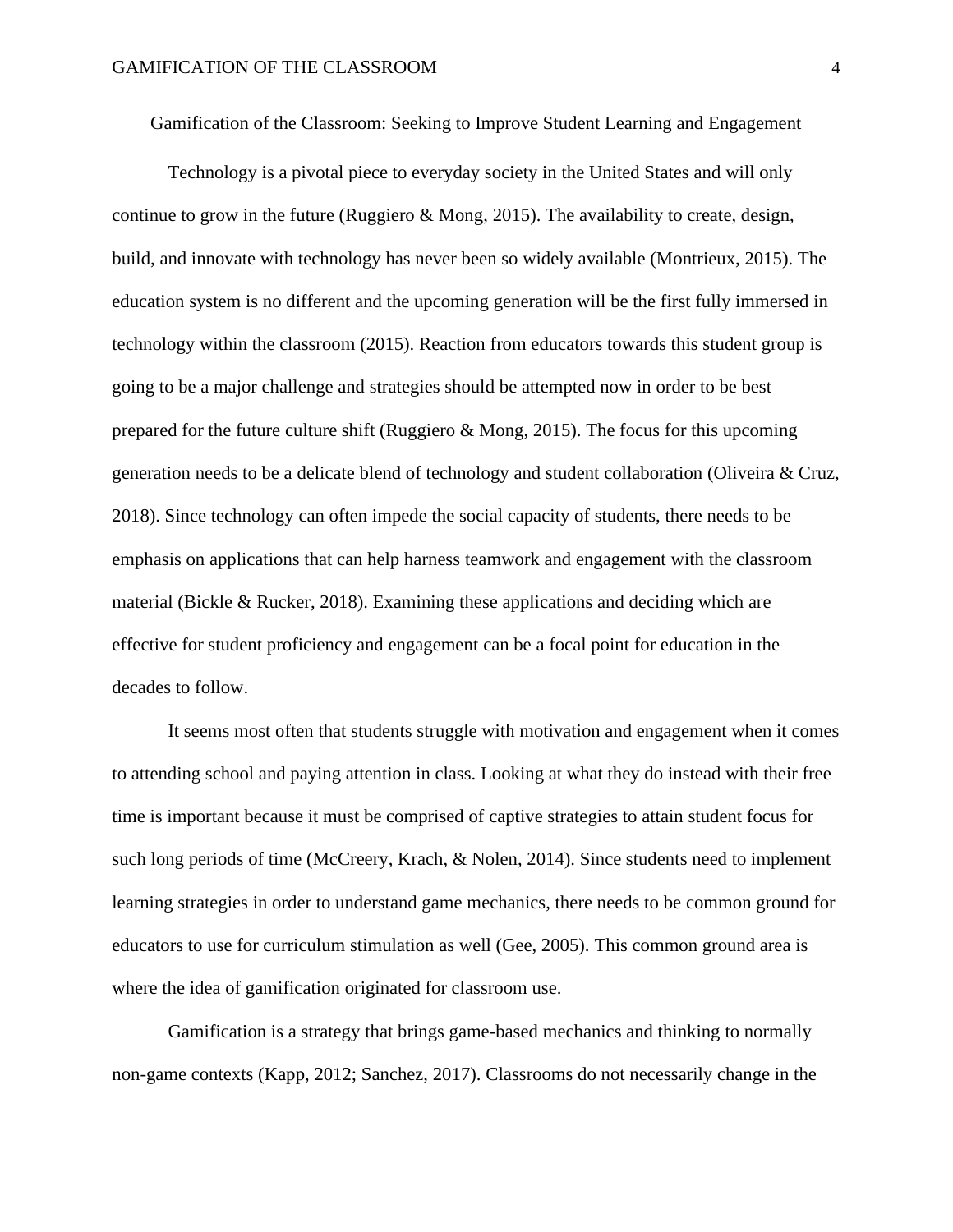realm of the lessons, but the feel of the class is more of a game. Instead of lessons, there are quests and instead of test there is a boss battle. Rather than there being a teacher, there is a gamemaster and the students create their own avatars online that they can send on adventures throughout school year (Sanchez, Young, & Jouneau-sion, 2017). Those same avatars can then join a party and the students are now collaborating with class material in a way that increases engagement.

The research for gamification so far has been positive when it comes to engagement and motivation. Studies show that when game mechanics are applied to a classroom setting, they can positively impact students (Alsawaier, 2018). This is due to the unique strategies video games have developed throughout the years to attain playership (Gee, 2005). Ideas such as experience points, leveling up, badges, achievements, and avatars can all play a role in encouraging students to perform well in class and motivate them to complete assignments as well as behave in class (Bruder, 2015; Byl, 2013; Goehle, 2013).

The pressing issue of gamification lies within the concept of extrinsic and intrinsic motivation. The studies have found that if gamification is not implemented correctly, there could be a negative long-term outcome through lack of intrinsic motivation (Gerber, 2017; Hitchens & Tulloch, 2018; Kim, 2015). If gamified classrooms constantly reward tangible things to the students, the students will only want the reward and not focus on their class material. Providing a balance of rewards and learning is critical to a successful gamified classroom, and ironically, this also goes for good video games as well (Gee, 2005).

Due to these findings and the literature that has been researched for the topic, this study seeks to find if gamification will help the classroom improve its overall academic proficiency and if gamification of the classroom can help increase student engagement of the curriculum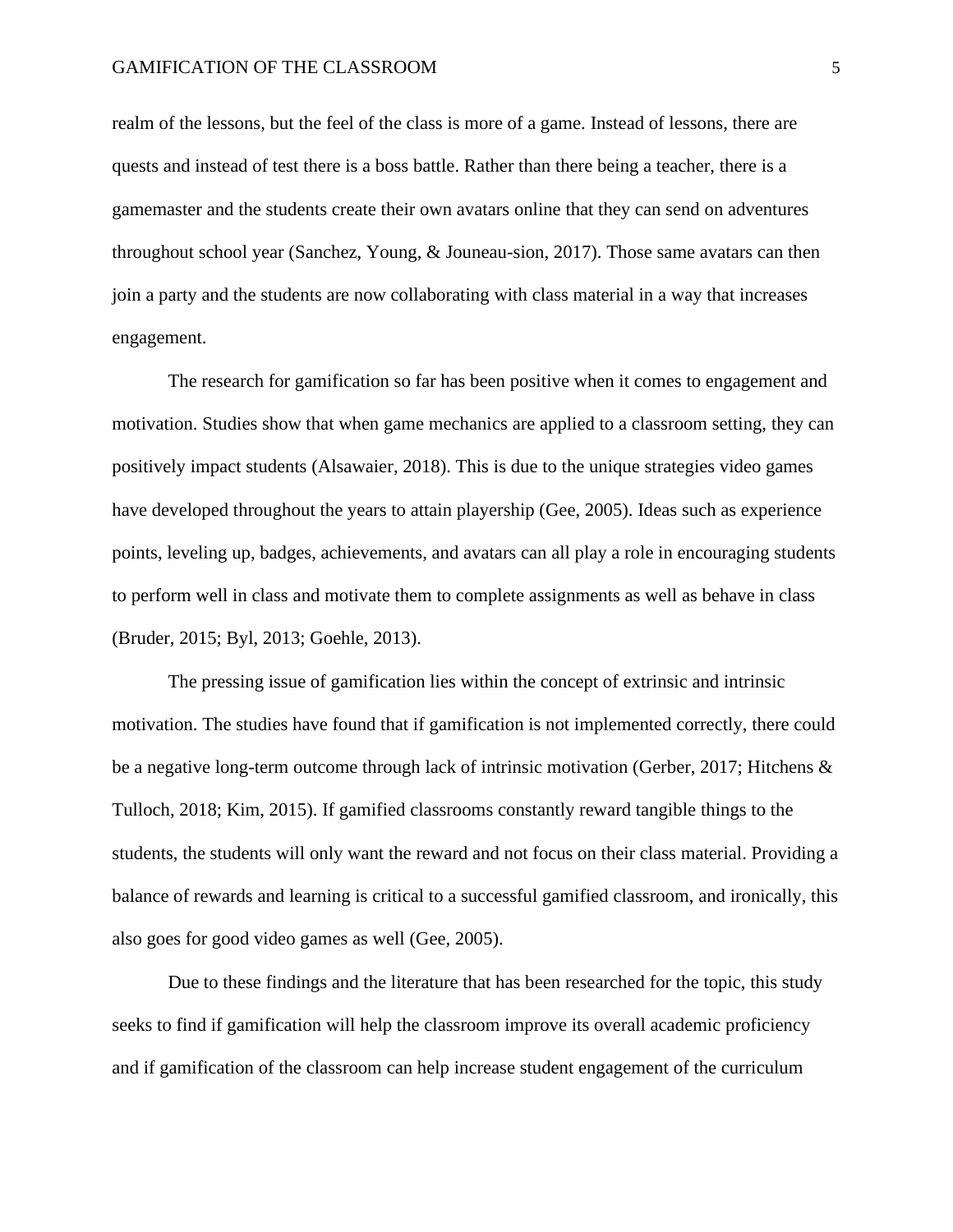# GAMIFICATION OF THE CLASSROOM  $\qquad \qquad \mbox{6}$

material. If adding a layer of game to a class motivates students and gets them engaged in the material, it would be wise to attempt this in order to potentially benefit student learning.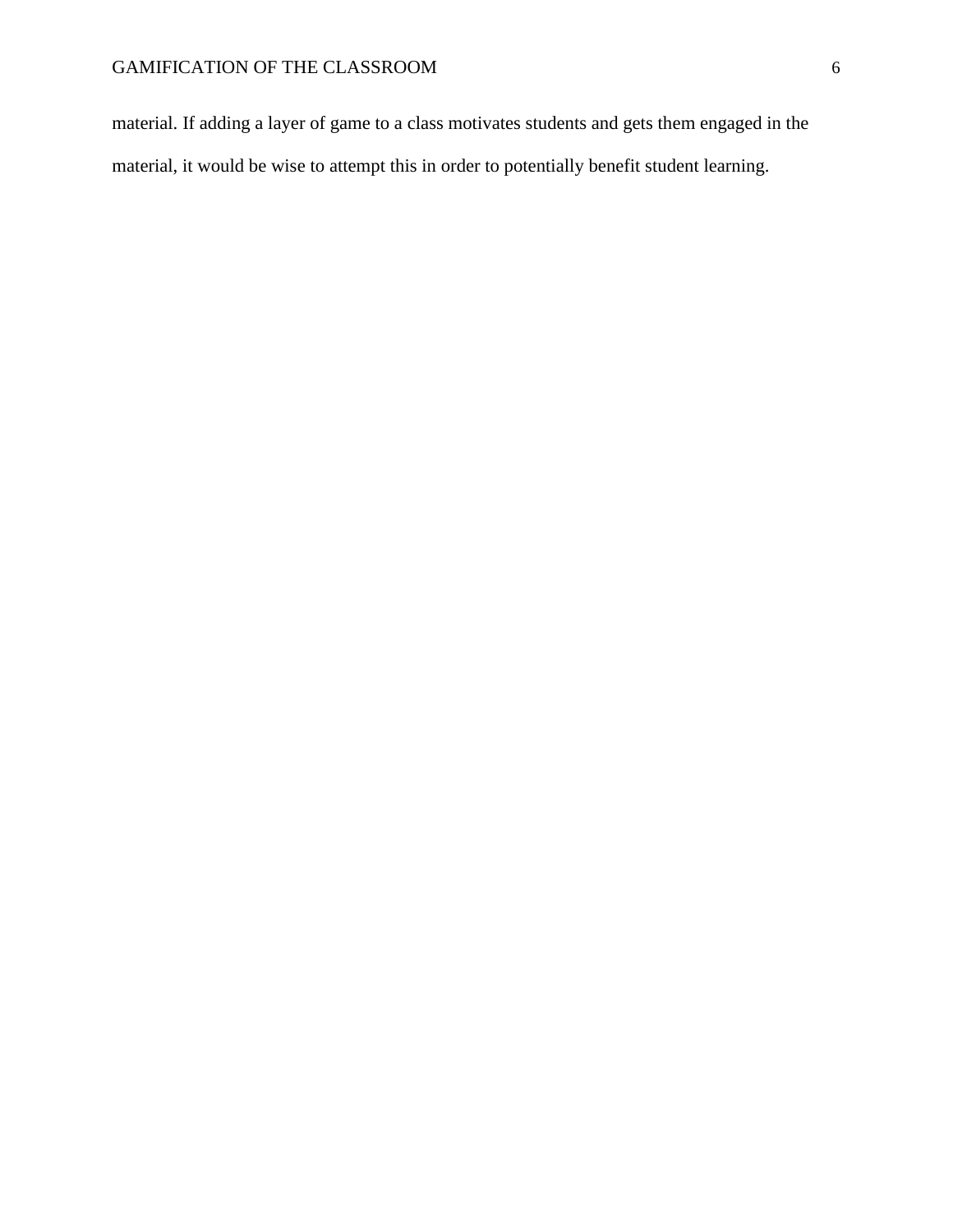## **Literature Review**

#### **Gamification History and Examples**

Over the last decade, as smartphones and laptops have become more affordable, there has also been a revolution in the 'gamification' of work and consumption (Byl, 2013). This word began appearing around 2008 with a few different definitions, but eventually began to be known as the idea where a teacher or creator brings game-based mechanics and thinking to normally non-game contexts (Kapp, 2012; Sanchez, 2017). Research suggests that this would increase engagement with a certain activity because the act of learning or completing that certain activity becomes more like a game instead of the arduous or innocuous task it once was (Goehle, 2013).

Although the actual term, "Gamification" was coined in the later 2000s, the idea itself is relatively old (Morford, Witts, Killingsworth, and Aavosius, 2014). Related to the term could be usages such as serious, persuasive, and alternate reality games, but now recently, gamification is beginning to take on its own meaning (Morford et al., 2014). It has been utilized in strategies to increase engagement in topics individuals may find difficult to perform, but essential for life.

Fitocracy for example is a gamified program online that assists people with getting healthy and working out (Goehle, 2013). If someone struggles to find motivation to get in shape, they can instead make it feel like a game by winning awards, challenging others, and communicating with similar minded individuals. Suddenly working out which at first seemed like a challenging task that people often put off doing turns into a fun activity because of gamification (2013).

Another example would be Chore Wars, which takes performing the tasks of housework and turns it into a role-playing game with rewards so those that are performing the tasks see it as more enjoyable (Goehle, 2013; Kim, 2015). Since the child is more focused on the game-side of the activity versus the actual chore itself, there is suddenly more motivation to complete the task.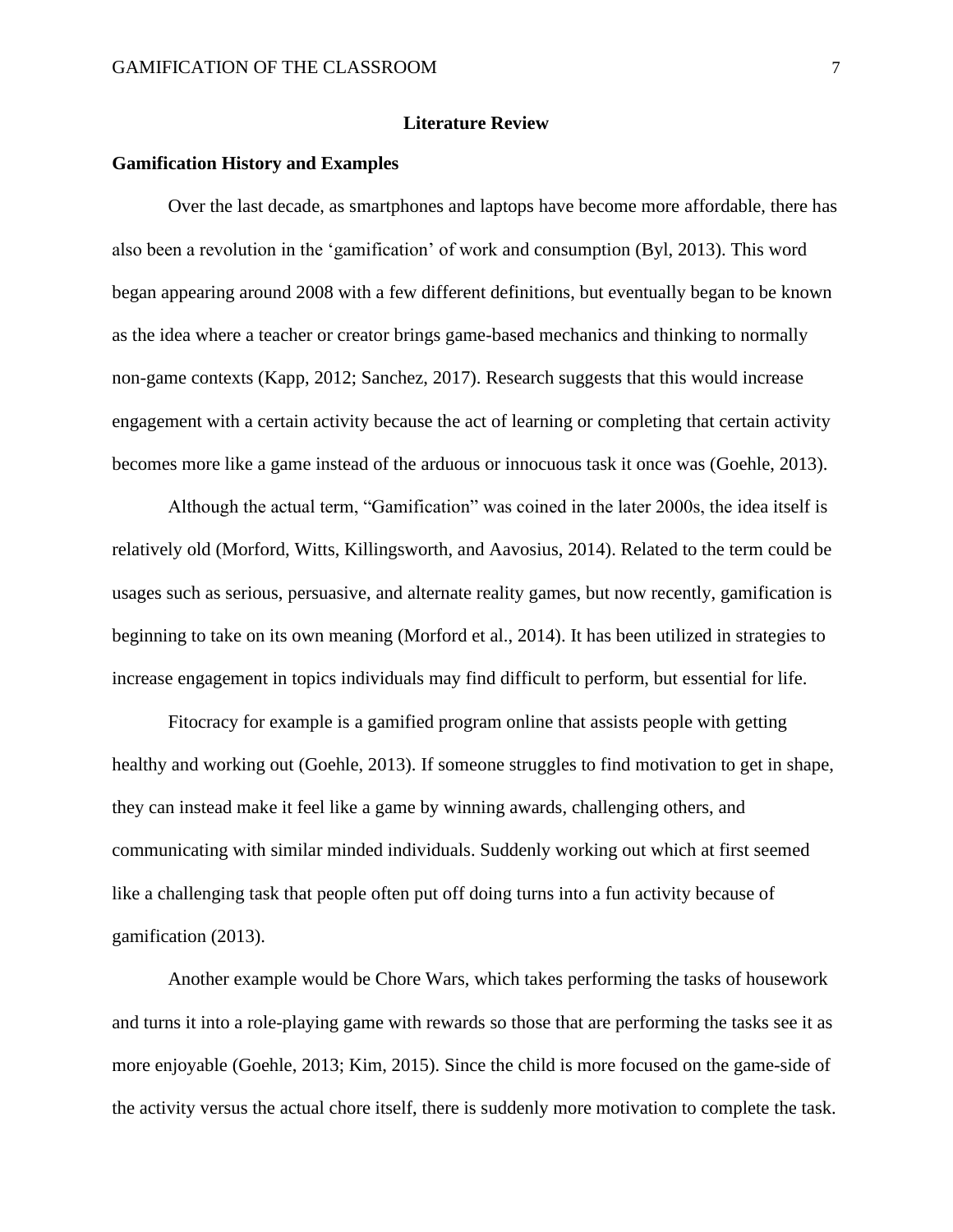Another interesting development is that the adult asking is no longer the authority figure to say no to, but instead the power is deflected to a game and avatar which the child feels obligated to assist (Alsawaier, 2018).

Gamification can also take on a role that companies use to motivate customers to use their services. Earning points when spending money and unlocking achievements with things such as credit cards and frequent shopper programs also fits under the gamified umbrella (Byl, 2013). Since the video game industry is growing even faster than the music and movie industry, it would make sense to see companies using game elements within their profit strategies (Morford, Witts, Killingsworth, & Alavosius, 2014). This of course raises then some concerns of gamification. Some are concerned that people will become so engaged with earning points that they may become irresponsible with their finances (Gerber, 2017). This need of acquisition is something companies will be researching more in the future as consumers build brand loyalty and perks for leveling up in certain club rewards systems that feature gamification strategies (Byl, 2013).

As this strategy became more relevant, especially with greater access to technology, it was only a matter of time before there was implementation in the classroom (Bruder, 2015). If gamification can increase engagement for tasks such as working out, doing chores, and consuming products, then the research began to suggest that it could also engage learners to perform well in classes (Alsawaier, 2018; Haris & Sugito, 2015; Papadakis & Kalogiannakis, 2018). The literature thus far presents several examples of programing that is specifically tuned to gamify work that was once seen as monotonous. When educators can create an environment where students solve problems and use information in an authentic way, gamification can increase retention and enthusiasm (Alsawaier, 2018).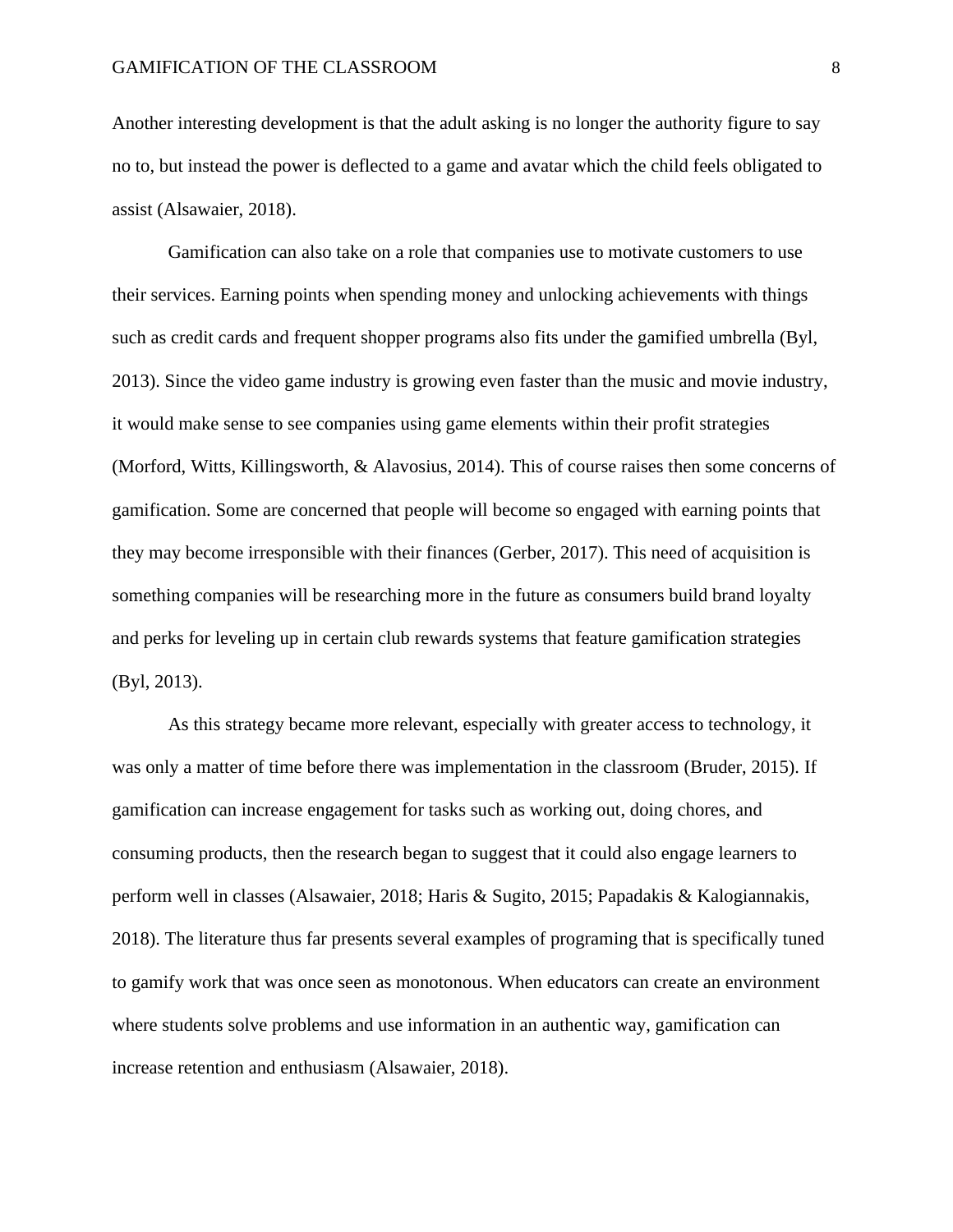One example of what gamification can look like in the classroom is with a website called Class Dojo, where students are motivated through badges and rewards for behaving and being attentive in class (Gerber, 2017). Instead of power struggles or having students' questions why they need to act a certain way, the power is instead directed to a game-based platform which they understand. Not performing the correct tasks has external effects on progressing in the game, and that motivates students to instead be more attentive and manage their behavior better (Gerber, 2017). The program also has ways a teacher can group students faster and manage the classroom in such a way that it does not look like a spreadsheet, but rather a user interface that students can engage with. Giving students the ability to oversee their own learning gives them a higher chance of becoming engaged in not just the game, but the class material as well (Kapp, 2012).

Another example of gamification in the classroom is a program called Classcraft, which will be reviewed in greater detail later, but in its essence is a classroom management system where students create an avatar that is teamed up with other classmates to conquer the class material (Haris & Sugito, 2015; Papadakis & Kalogiannakis, 2018; Sanchez, Young, Jouneau-Sion, 2017). This program utilizes the common pillars of gamification which includes achievements, experience gaining, in-game currency and other rewards that allows students to feel motivated to gain in addition to the learning mastery of the actual class. Providing this layer to students above the class gives them a different mindset when they are engaging in the curriculum (Kim, 2015). Instead of a test, students try to beat a boss and instead of an assignment, they are going on a quest. Words which often have negative connotations with boredom or difficulty are given different language so that students perceive these struggles differently (Sanchez et al, 2017). With these ideas in mind, Classcraft still puts the class material first and is not an actual game. Teachers need to put their coursework within the game in order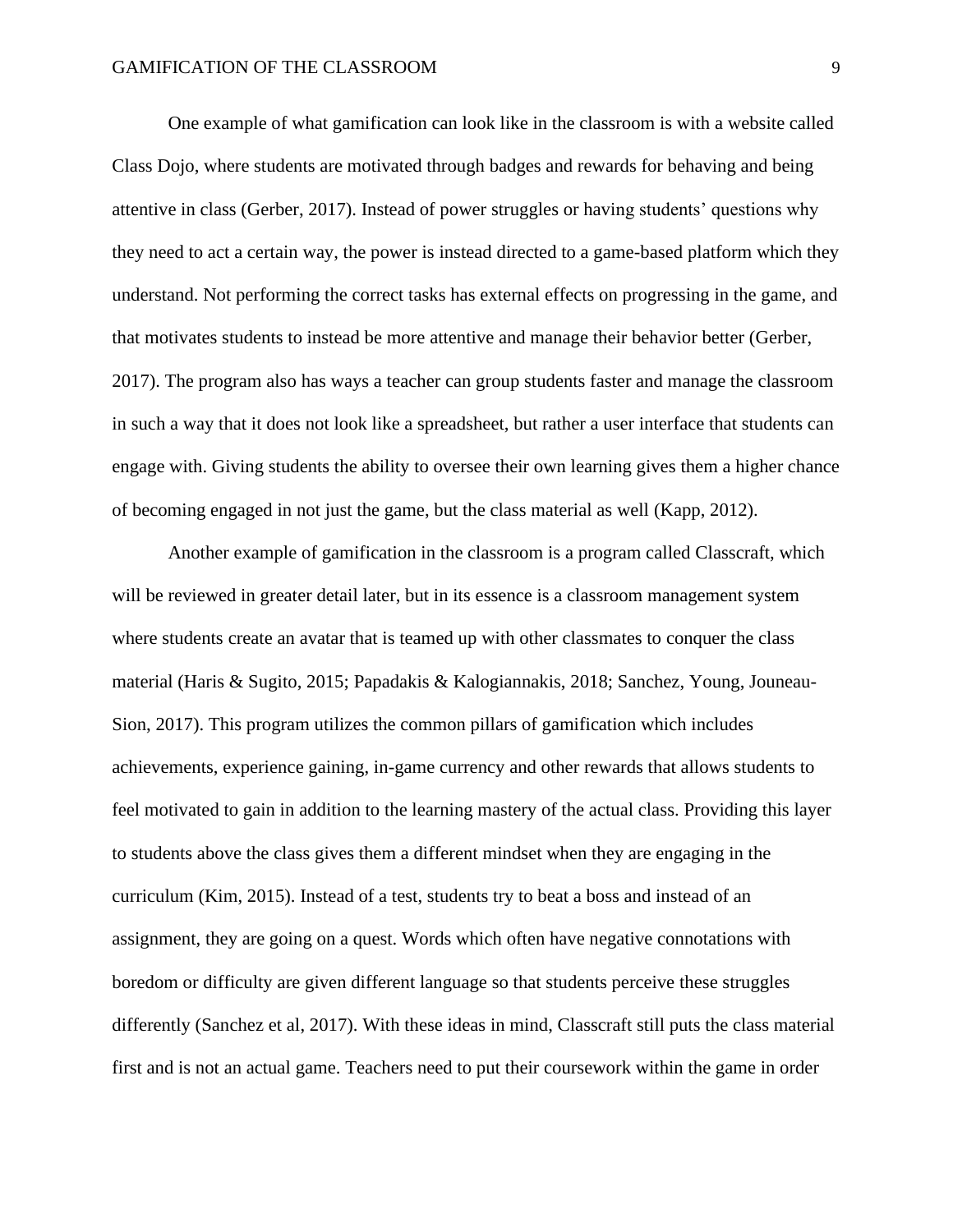for it to work, so gamifying the classroom does not mean students are playing games every day, they are instead creating a different world for the material so that it becomes more approachable for students (2016).

## **Gamification versus Gaming**

The literature makes several notes of differentiation between what gamification is and how it differs from educational games (Alsawaier, 2018; Byl, 2013). Educational games have been around for centuries and just recently with the access to technology in schools, computers and mobile devices have given these games a larger platform to operate. There are games for keyboarding, math, and vocab that allow users to interact with material to study (Gee, 2005). Even games such as Oregon Trail assisted students in finding out more about westward expansion, but that is not gamification (Goehle, 2013).

Gamification is putting a layer over something that is not usually regarded as a game and placing game elements on top of it in order to stimulate engagement (Byl, 2013; Kapp, 2012). The important difference is that students are not constantly playing games along with getting rewarded in class and gamification does not dramatically change the curriculum standards (Kim, 2015). All the material that needs to be taught by the educator is still presented and lessons like worksheets, lectures, and group work are all still the composition of the class. Gamification comes into play to engage students in tasks that may have otherwise been neglected or ignored (Alsawaier, 2018).

The reason why this distinction is important is because in game-based learning, the student's engagement lasts as long as the game's length and is only directed towards a specific topic. Once the game is complete however, the engagement is lost and the student feels that their mastery is complete, and closure has taken place (Alsawaier, 2018). Gamification is different in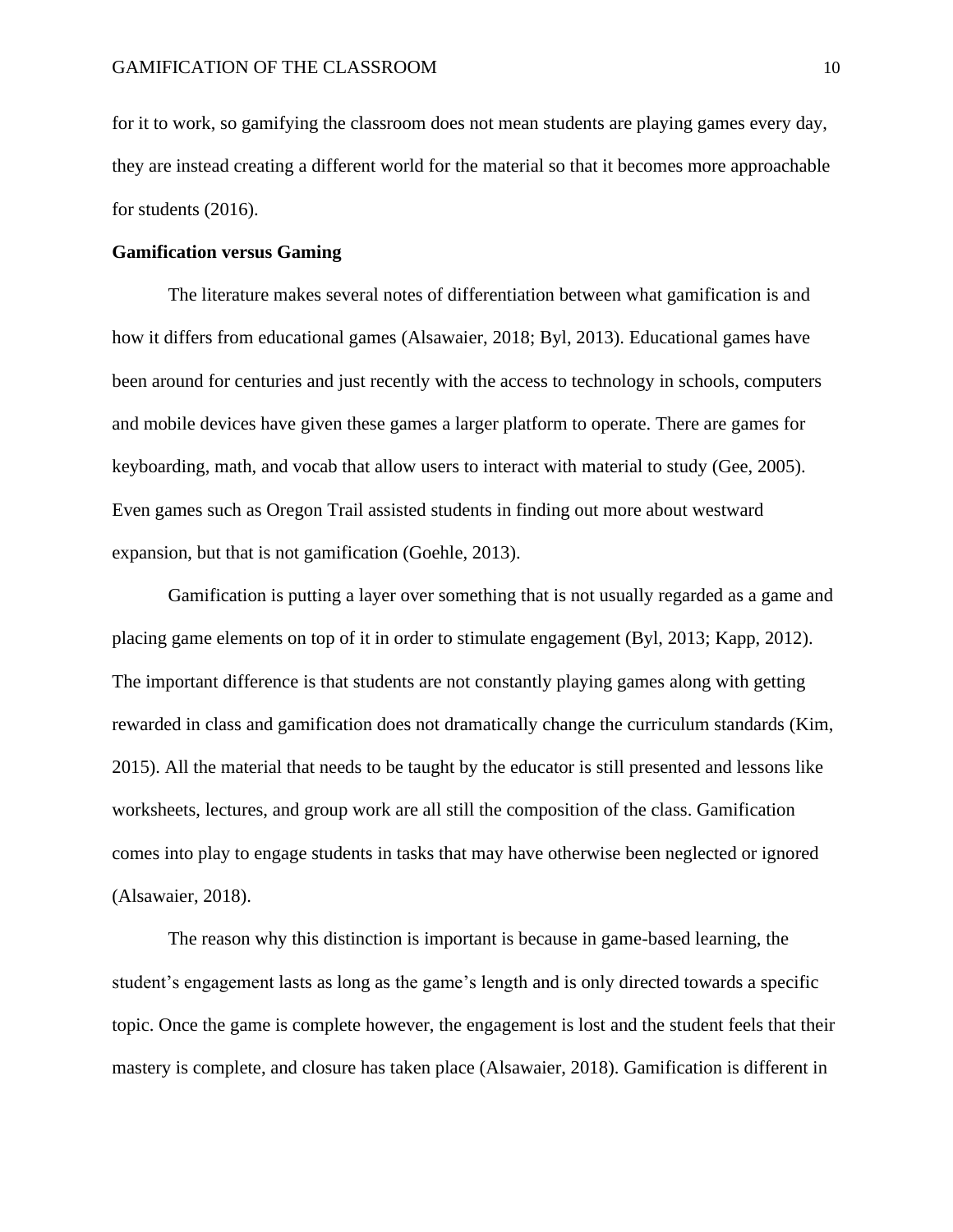that it reflects the class itself, not a certain lesson within it. The educators need something that engages students in their classwork and carries on past certain assignments. These tasks are like quests and can carry on throughout the year if the teacher chooses (2018). Being able to connect units together like this allows for the game strategies to continue and the educator can tailor their lessons anyway they would like instead of being bound to a computer.

#### **Gamification Components**

The literature on gamification makes important notes on what a classroom implementing this looks like and they take many of the strategies from video game research (Gee, 2005). Those that have studied what makes games so engaging to adults and kids along with what keeps people playing (Gerber, 2017; Morford, Witts, Killingsworth, & Alavosius, 2014). Being able to mimic those concepts into a classroom could prove positive for students to become engaged in classroom material.

The first of these components in the use of experience or (XP). Students can complete tasks, achieve high scores, and practice good behavior to level up in class (Bruder, 2015; Byl, 2013; Goehle, 2013; Sanchez et al., 2017). The reason why this component is so essential to gamification is because it is the feeling of progression that increases engagement. The visual appeal of advancement engages students and challenges them to notice that they are excelling in the class material. This can be a motivator to even the most unmotivated student; especially if they enjoy video games as a hobby (Alsawaier, 2018). As the school year continues, leveling up with experience points continue to get more difficult to attain and the bonuses or perks they gather are more lucrative. These perks could be anything the educator would like to motivate students. In some cases, it's different clothing for an avatar, in other cases it could be listening to music while working on an assignment (Sanchez et al., 2017). Regardless of the bonuses, seeing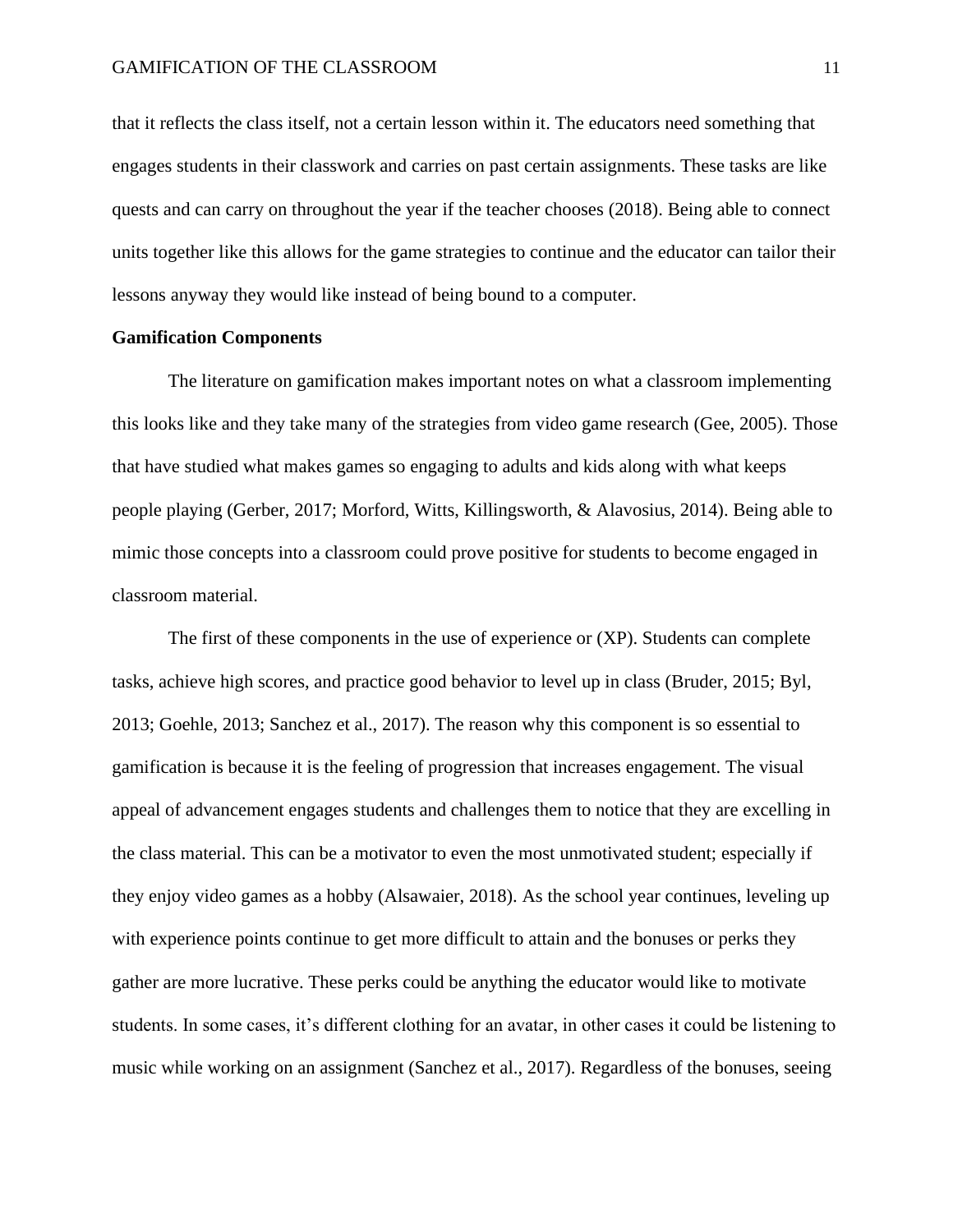a score or level attributed towards advancement is a reoccurring theme in many video games now, and students see these as a reflection of progress (Goehle, 2013).

Another component commonly found in a gamification classroom are avatars, which are electronic characters made by the students that are part of the virtual experience (Sanchez et al., 2017). Games utilize avatars because they give students a way to express themselves in both the real world and in the virtual world where problems can be projected onto a different thing they can control (Alsawaier, 2018). This customization of their learning allows for the student to feel like it's their own. It might be one thing to change the clothing on an avatar to make it look unique compared to someone else's, but it can give the student a virtual expression of themselves (Byl, 2013; Gee, 2005). It also allows the student avatars to join up and become a party against the class material; which provides an additional support to collaboration (Alsawaier, 2018). Perhaps students struggle with one-on-one interactions socially. They could still help teammates by interacting with the avatars (Sanchez et al., 2017). All students in the class are granted the ability to have a projective identity with avatars, and therefore they can make their own unique persona that they can increase in power (Sanchez et al., 2017).

Other than gaining experience or raising the power of an avatar, completing quests, earning badges and achievements are all possible outcomes that students can seek in a gamified classroom (Bruder, 2015; Gerber, 2017; Morford et al., 2014; Oliveira & Cruz, 2018). Quests are the classwork involved in the class. This could be a math assignment, a written paper, or even an online activity, but the unique caveat is that it always goes back to progression (Goehle, 2013). Ensuring an educator ties the class materials back to the game elements is critical so the students understand they are attaining power or experience through performing the quests and the quests are directly related to the learning targets of the class. Gamification is not the lesson; it is more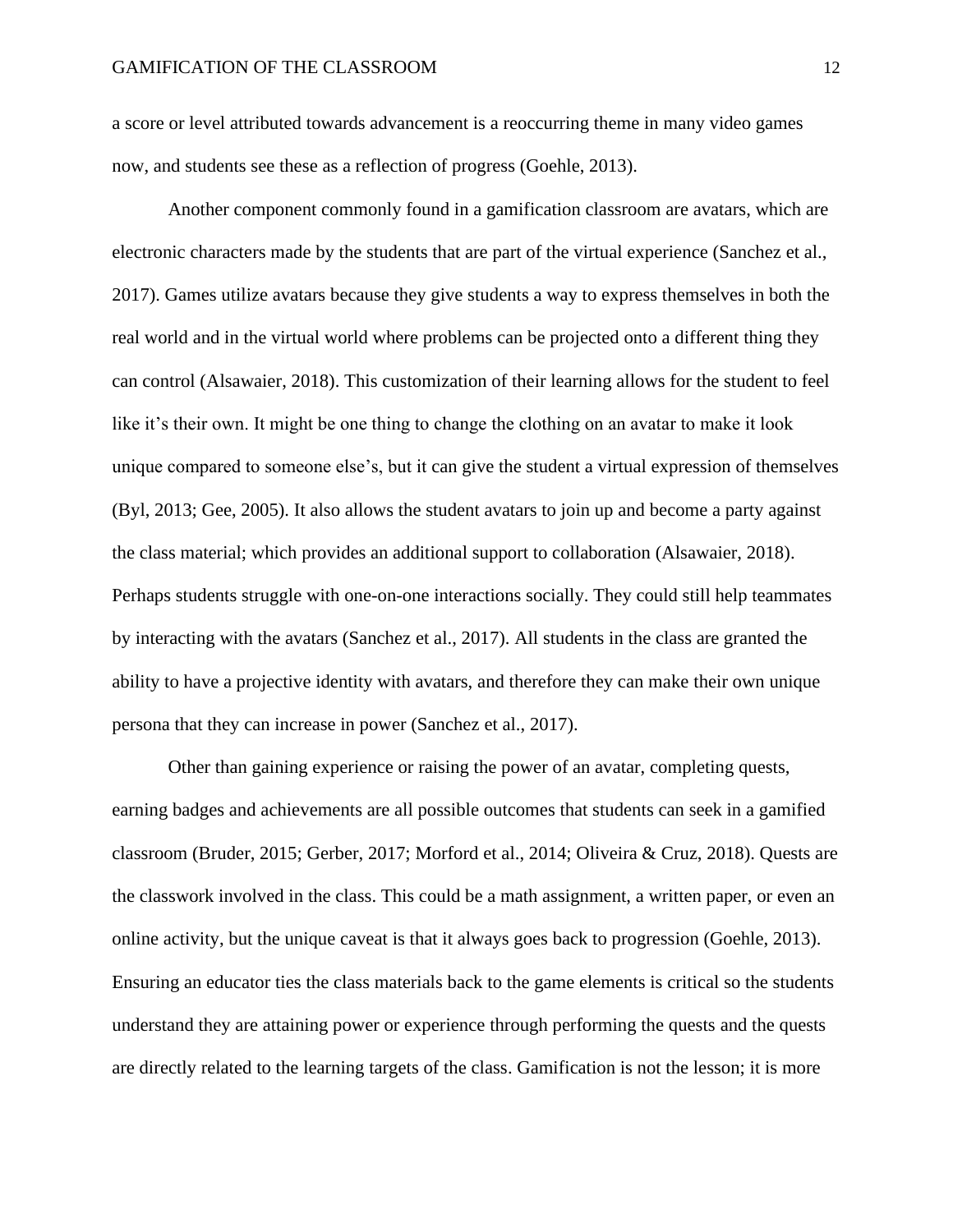of a layer that is placed on the classroom material to make it more appealing to students (Alsawaier, 2018).

Badges and achievements are the reflection for putting in the work and can be displayed usually in some way on an avatar or given to the student (Goehle, 2013; Morford et al., 2014). The difference between these and completing quests are that these are for above and beyond work that is not normally asked of the student but is available to attain (2013). This is can provide a unique edge to gamification because it incorporates those students who want to push beyond what is asked. Normally, someone would think that these are given to the students who excel the most, but there is a stipulation that should be addressed if there is a desire to use these effectively. Utilizing badges and achievements the most is when they are given for effort, not for high grades (Alsawaier, 2018). Gamification's effectiveness comes from rewarding failure because it should be the process that is praised and not the success (Gerber, 2017).

#### **Gamification Issues: Extrinsic vs. Intrinsic Motivation**

Much of the literature for this topic regards it in a positive light and something that should gain more notoriety as the world becomes more virtual and technologically advanced (Bruder, 2015). However, as more studies are completed and more research is performed, there is a worry in the community regarding correct implementation. One discussion is regarding how gamification provides copious amounts of extrinsic motivation but seems to lack in intrinsically motivating student to do well in their studies. (Alsawaier, 2018; Byl, 2013; Gerber, 2017; Kim, 2015).

Extrinsic motivation is essentially when someone is doing a certain act because they would like a reward for that act (Kim, 2015). In a simplified version of gamification, that is what it may look like from the outside (Gerber, 2017). An educator is giving a student a reward for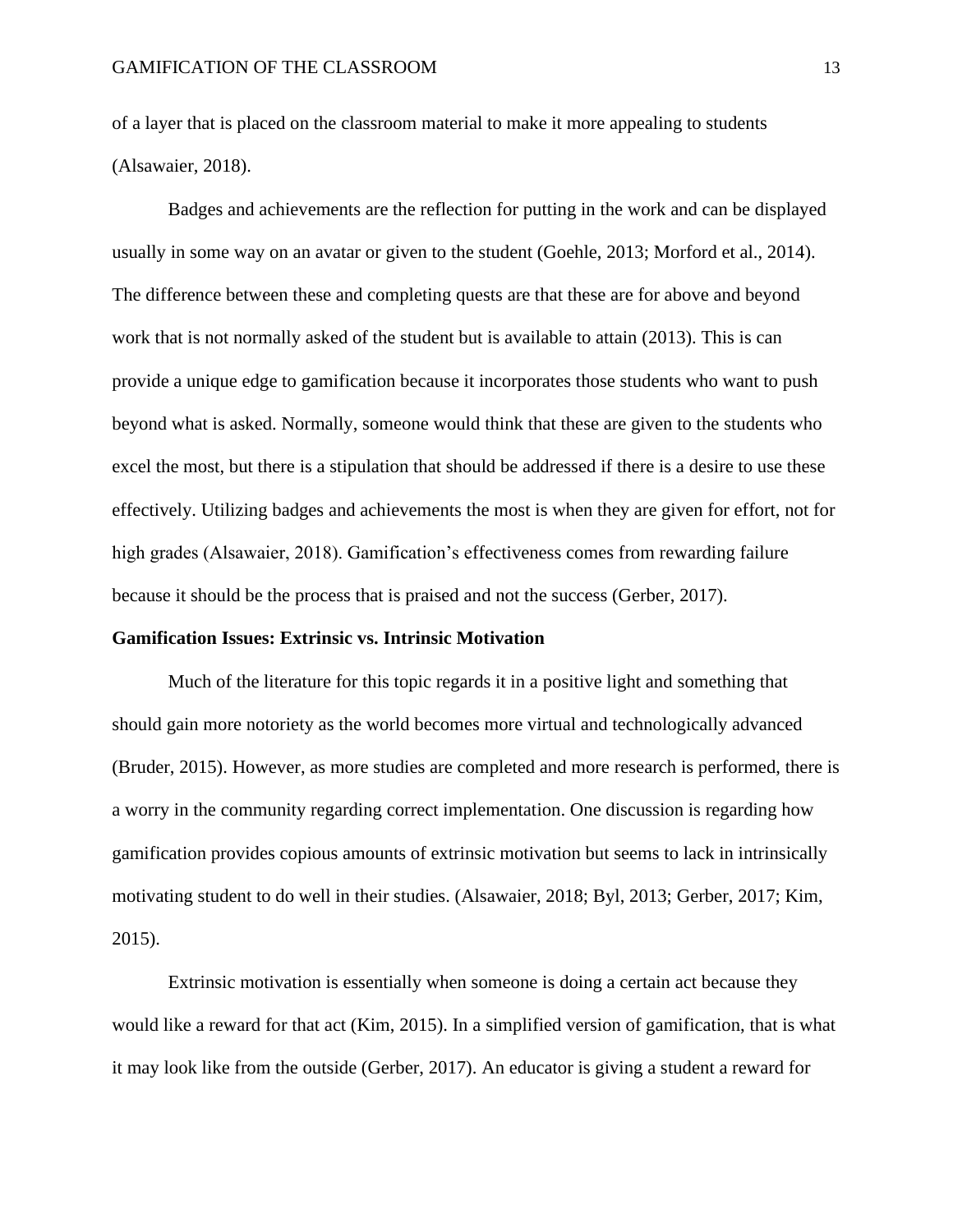completing a task. They do the task not because they want to learn, but because they want the prize for finishing (Gerber, 2017). This is an area of concern where students seem to not prefer the game elements but would rather want real, tangible prizes (Kim, 2015). Studies show that extrinsic motivation can affect the ability of students to acquire intrinsic motivation (Alsawaier, 2018; Byl, 2013; Gerber, 2017). Kim writes that tangible rewards were detrimental in the long run for younger students and impacted their motivation to complete tasks intrinsically (Kim, 2015).

Gamification works well in its simplest form for programs like Chore Wars and workout applications because the most difficult thing about these skills is the completion of them (Kim, 2015). A child is not learning how to clean a dish or vacuum the floor, but instead the parent is just trying to get the child to perform a task they already know. In school however, educators are trying to get student to learn new material for the first time. Since gamification has extrinsic motivation involved within its strategies, it also needs to draw the desire of intrinsic motivation as well to be most effective (Kim, 2015).

The research suggests that it is possible for gamification to be both intrinsically and extrinsically motivating, but the educators considering this classroom need to be careful in the delivery to the students. Avoiding physical rewards for accomplishing quests or tasks first off is one of the biggest prevention tactics (Kim, 2015). There is not a need for candy or physical rewards in a system when there are already rewards in-game for accomplishing tasks. Also, it is not necessarily a bad thing to have reward systems, but over-rewarding students can be detrimental because it does place more emphasis on the treat and not the learning (Gerber, 2017).

Another intrinsic motivator is the badge and achievement system if the teacher rewards effort and not grades. Students should be expected to work for these kinds of tasks and should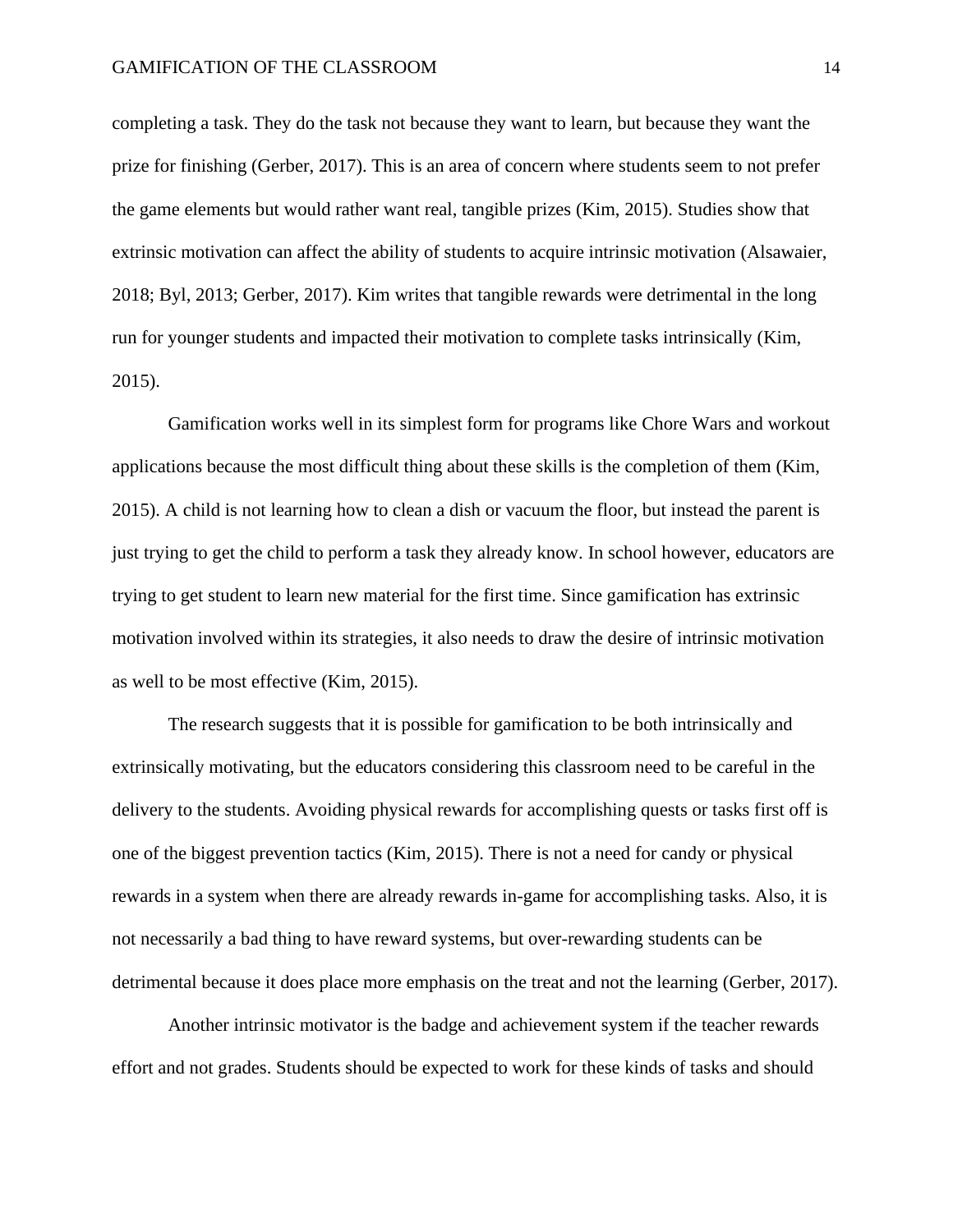even fail several times before achieving them (Gerber, 2017). Failure is a huge piece of the gamification process that is often overlooked but provides an authentic piece that engages students (Gerber, 2017). The power in a game that is unlike school is that failure is often a step towards the goal as opposed to a roadblock preventing further learning (Byl, 2013). Just as an example, people do not think about why they still enjoy a video game as they are continuing to fail while progressing. In fact, it is the games that a player seems to fail the most in that gamers want to continue playing because they have not yet achieved mastery (Gee, 2005). If that is the case, then successful implementation of gamification in the classroom needs to take the strategy of failure to heart and if an educator can tie badges and achievements to the accomplishment, it would encourage students to seek them (Sanchez et al., 2017).

Researchers have also suggested that the use of collaboration amongst the students in attempt to protect and help their avatars is another way to assist in the intrinsic motivations within student learning (Alsawaier, 2018; Hitchens & Tulloch, 2018; Kim, 2015). The students are not helping, protecting, or saving their party's avatars because they are getting rewarded for it, they are doing it because they enjoy the journey (Sanchez et al., 2017). This is where gamification can shine because the educator is allowing the students to all become teammates trying to get through a simulated world along with the class. Collaboration is at the heart of gamification and student success is reliant on the idea that they are working together to achieve positive results (Alsawaier, 2018).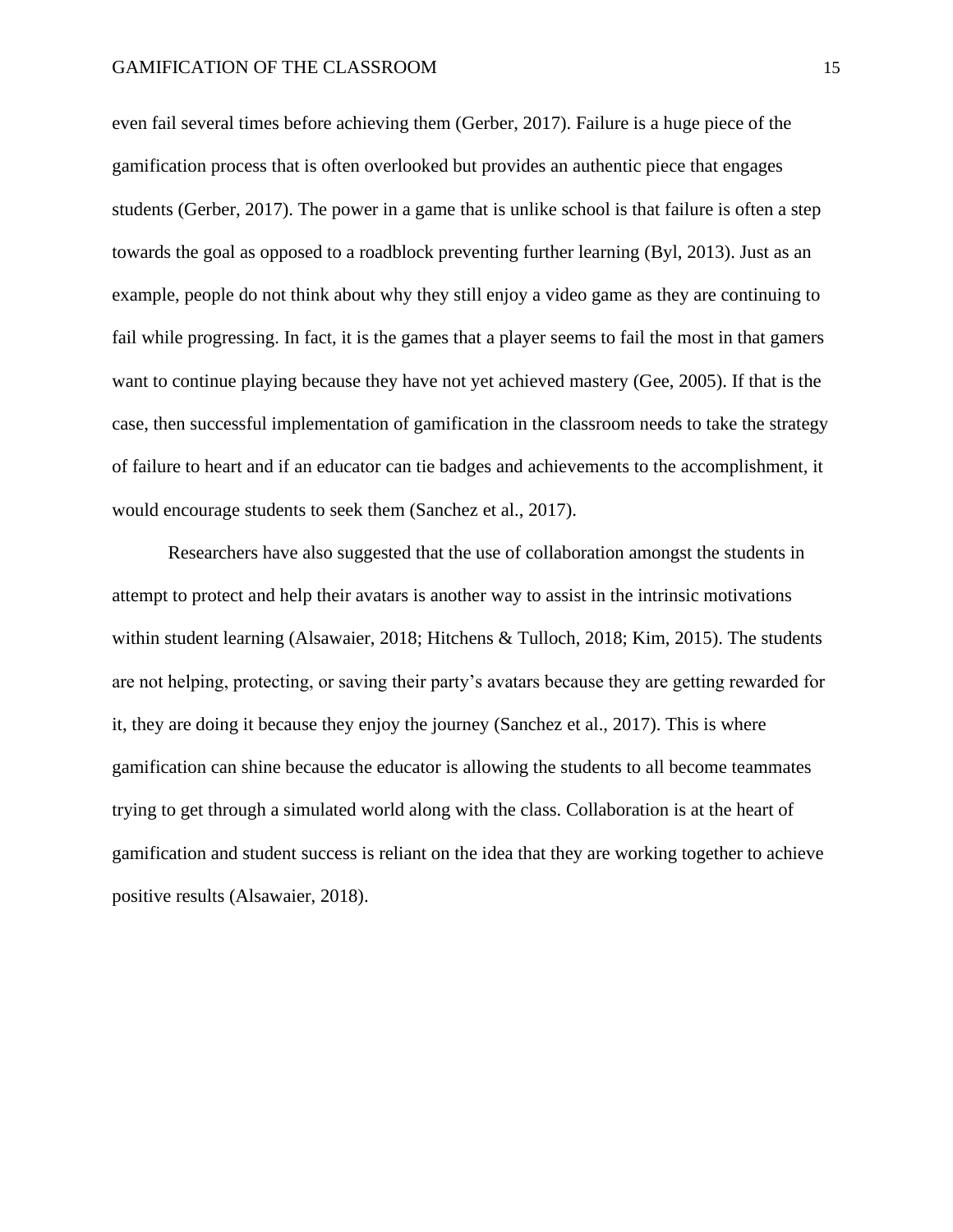#### **Gamification as Action Research**

Studies have been completed on this classroom strategy after implementation and the results vary depending on how it was completed and what age the students were (Beemer et al., 2019; Hitchens & Tulloch, 2018; Sanchez et al., 2017). Overall, there is positive feedback in the realm of engagement as most students find gamified classrooms to be more motivating and enjoyable compared to traditional styles without (Hitchens & Tulloch, 2018; Sanchez, et al., 2017). Student proficiency of the class standards however had mixed results and there was no clear indication that gamification assisted in lifting test scores compared to non-gamified classes (Hitchens & Tulloch, 2018; Sanchez et al., 2017).

Hitchens and Tulloch performed a study on gamification but made sure to point out it was only about motivation and engagement; not about raising proficiency scores (2018). They wanted to see if students had favorable views of a classroom that engaged in gamification. The students were in college and taking video game studies courses at the time and it utilized in game currency along with experience. Hitchens and Tolloch (2018) concluded that students had a highly positive view of the experience and kept them motivated to do actively participate in class. The drawback they noticed was that a small minority of students did have negative views of the experience and that may have negatively impacted their learning throughout the course. Hitchens and Tulloch's (2018) study shows that gamification can motivate students and engage them in the material, but as mentioned the test scores were not calculated.

Another study completed by Beemer et al., had 300 low income family elementary school students within a 20-week intervention program to increase moderate-to-vigorous physical activity (MVPA) (2019). They used gamification techniques to try and increase participation for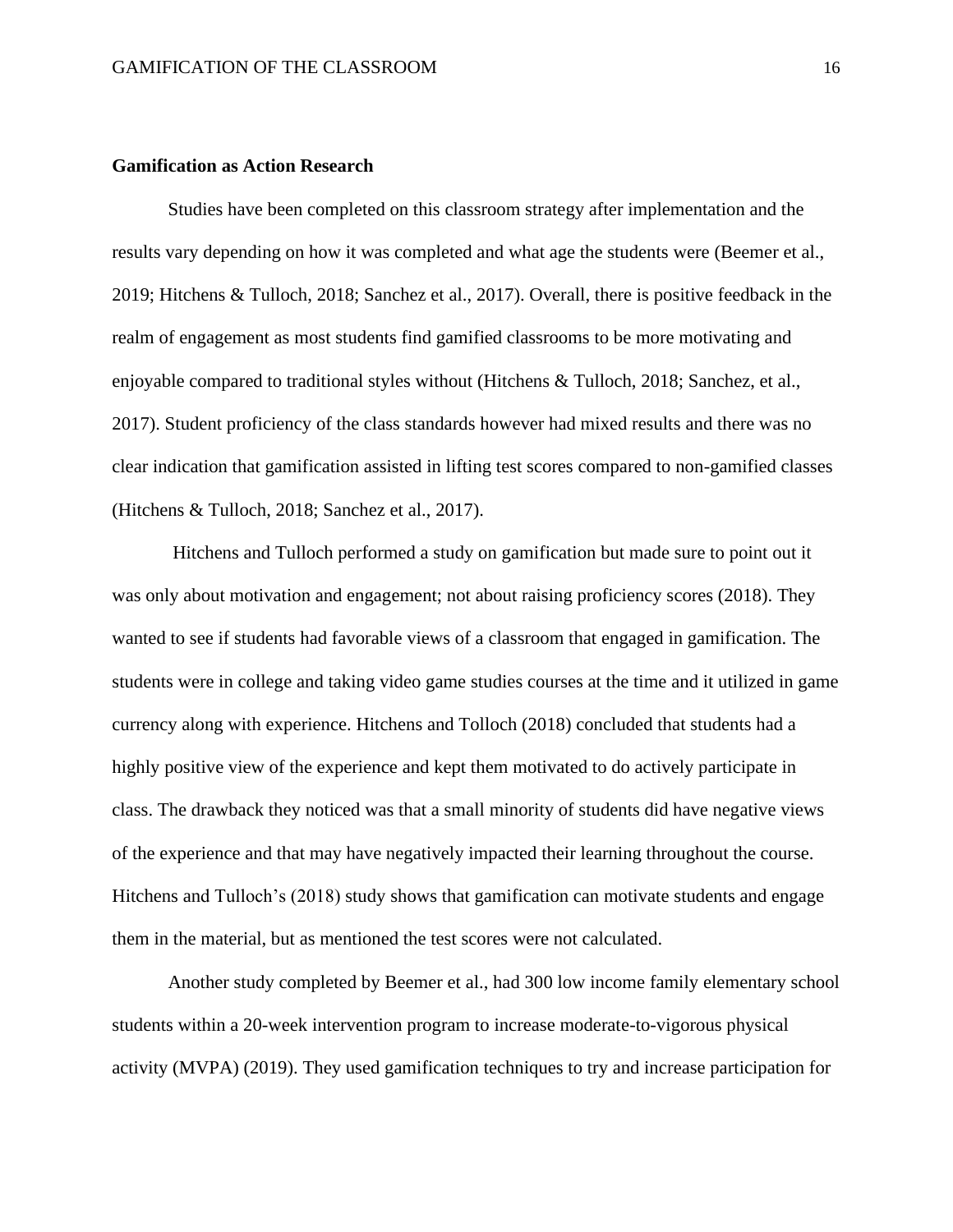the students and the results were promising. There was an increase in MVPA participation from the students and an increase in enjoyment (Beemer et al., 2019). Having an increase in engagement like the elementary school student had in this study is what gamification seems to accomplish most. This study is reflective of the workout apps that utilize gamification to increase motivation for participants to complete tasks in order to improve their health (Morford, Witts, Killingsworth, & Alavosius, 2014). When the students do not feel like they are being told to do the work because they need to and instead are given access to gamified strategies, it makes it feel like play much more than a task (Sanchez et al., 2017).

There were two additional studies that helped motivate this study in that they both attempt the program, "Classcraft." Sanchez, Young, and Jouneau-sion explain that one study comes from France and the other from Canada (2017). They are both similar sized schools and similar socioeconomic backgrounds. The study found that in both cases there was an increase in student motivation and engagement with the gamified classroom. They also reported that there was an increase in student collaboration due to the party system in the game (Sanchez et al., 2017). Both teachers were satisfied with what it did to the motivation of student learning, but there was absence of if the student did better in exams thanks to the gamified learning.

Along with the student study, Sanchez et al., also surveyed teachers that used the program (2017). The findings showed that those that responded back usually did so favorably of the program and explained with many of their responses that it engages their student more than it would have if there was not gamification (2017). Regarding student proficiency in the class standards however was unchanged, and there was no clear indicator to show that the student performed better on assessments because of gamification (2017).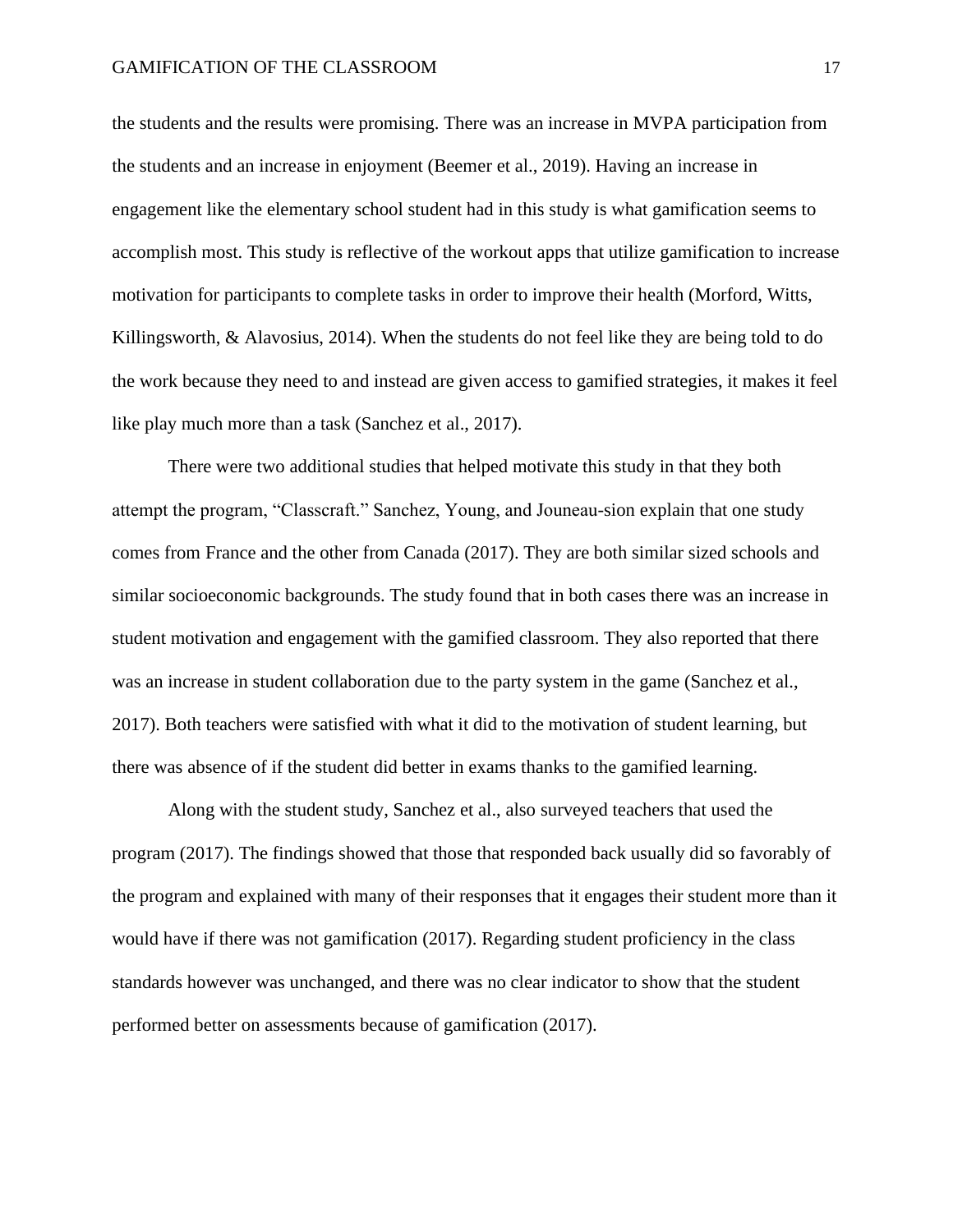## **Conclusion**

Regarding the research behind gamification, there is still much that needs to be done when thinking about its effectiveness and its long-term effects (Kim, 2015). There are many positives that gamifying a class can bring, especially to student engagement and motivation of completing tasks (Alsawaier, 2018; Hitchens & Tulloch, 2018). Even behavior problems significantly decrease if a proper setting of gamification has been established in the classroom (Sanchez, et al., 2017). When students buy-in to the game, they act as if it is any other game; they play on their off-time because it uses the same strategies to entice (Alsawaier, 2018). Teachers become gamemasters and tests become bosses; the class suddenly seems much more attainable and the goals becomes highly sought after to gain that extra experience (Sanchez et al., 2017; Hitchens & Tulloch, 2018).

Downfalls of gamification are apparent under a couple of circumstances which include the divide between intrinsic and extrinsic motivation along with the inconclusive data regarding student proficiency (Alsawaier, 2018; Byl, 2013; Gerber, 2017; Kim, 2015). It is widely known that there is a concern with too much extrinsic motivation and how it effects young learners (Kim, 2015). Getting treats or rewards for tasks that students should just normally want to complete can have negative long-term effects (Gerber, 2017).

Gamification has various extrinsic motivators within its framework, so being careful implementing the rewards is important to keep the integrity of the class and the proper motivation of the students (Gerber, 2017). Many of the researchers conclude with that concept. While they agree that gamification is a useful tool and can greatly impact student engagement, it can also pull students away from the class material and only towards the extrinsic prizes (Alsawaier, 2018; Byl, 2013; Gerber, 2017; Kim, 2015).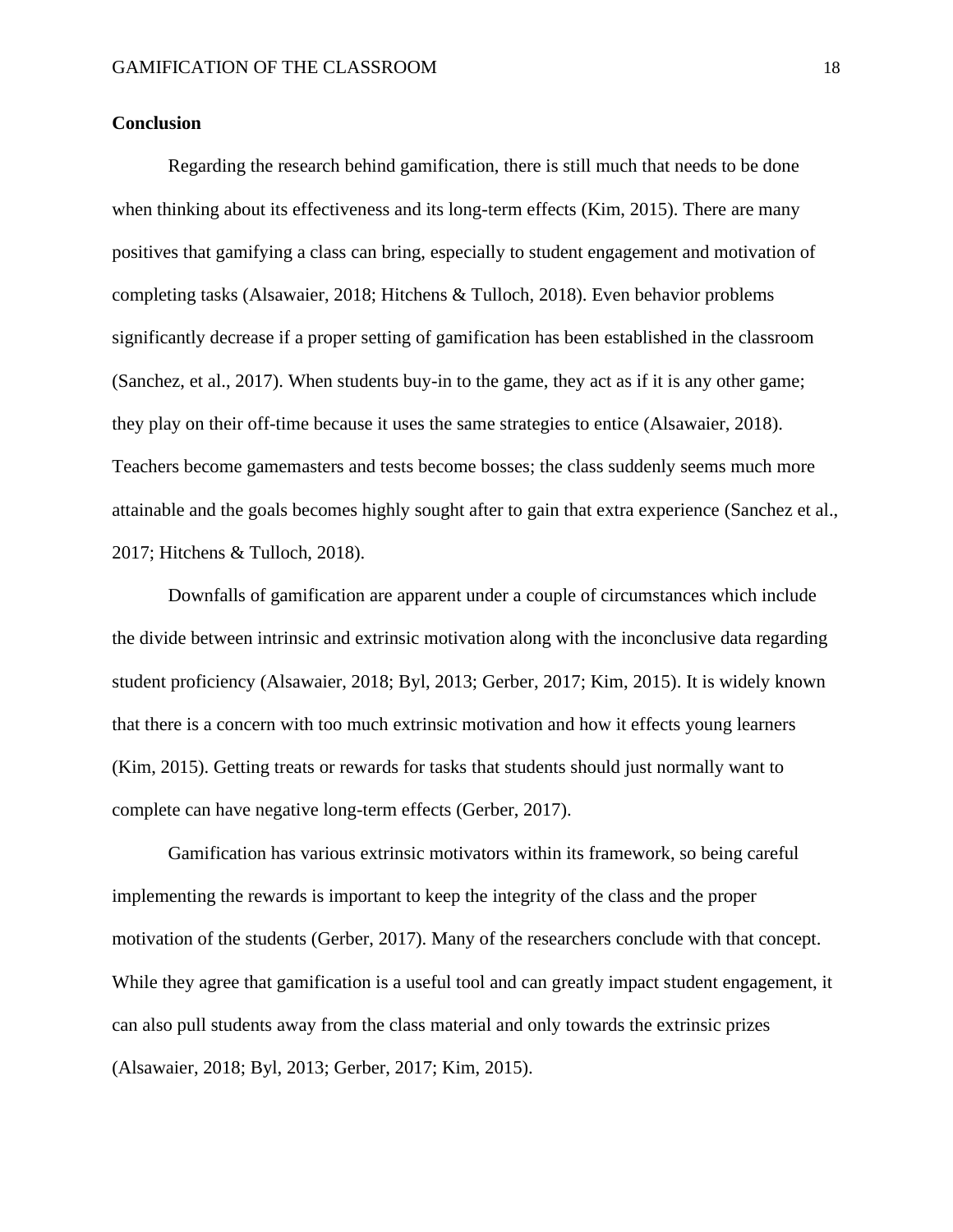### **Methods**

## **Participants**

As table 1 describes, participants in this study involved 141 students of a northern suburban school of Minneapolis, Minnesota. They were in 7th grade, which is usually between the age of 12 and 13 years old and were taking a class called U.S. Studies. Sixty-two of the students were male and 79 were female. Amongst the five classes that were studied, 13 students were receiving ELL services and 15 were receiving special education services with class sizes averaging 28 students each. From these five classes, two were considered the controls in the study and did not have the additional programming of the gamification tool called, "Classcraft." The other three classes were gamified using Classcraft while undergoing the same curriculum.

#### Table 1

| Class Breakdown by<br>Group          | Group 1<br>(Non-Game) | Group 2<br>(Non-Game) | Group 3<br>(Game) | Group 4<br>(Game) | Group 5<br>(Game) |
|--------------------------------------|-----------------------|-----------------------|-------------------|-------------------|-------------------|
| Male                                 | 9                     | 12                    | 12                | 14                | 15                |
| Female                               | 15                    | 16                    | 18                | 17                | 13                |
| ELL                                  |                       |                       | 3                 | 3                 | 3                 |
| <b>Special Education</b><br>Services |                       | 2                     | 2                 |                   |                   |
| Class Size                           | 24                    | 28                    | 30                | 31                | 28                |
|                                      |                       |                       |                   |                   |                   |

*Student Data and Demographics from the Study*

From the two that were controls, the first class contains 24 students (9 male and 15 female), three ELL students and five that are served with special education considerations. This class is also taught in a different room than the other social studies classes due to classroom constraints of the building. They also have a different class setting with tables as opposed to desks due to it being a science room for the rest of the day. All other educational pieces are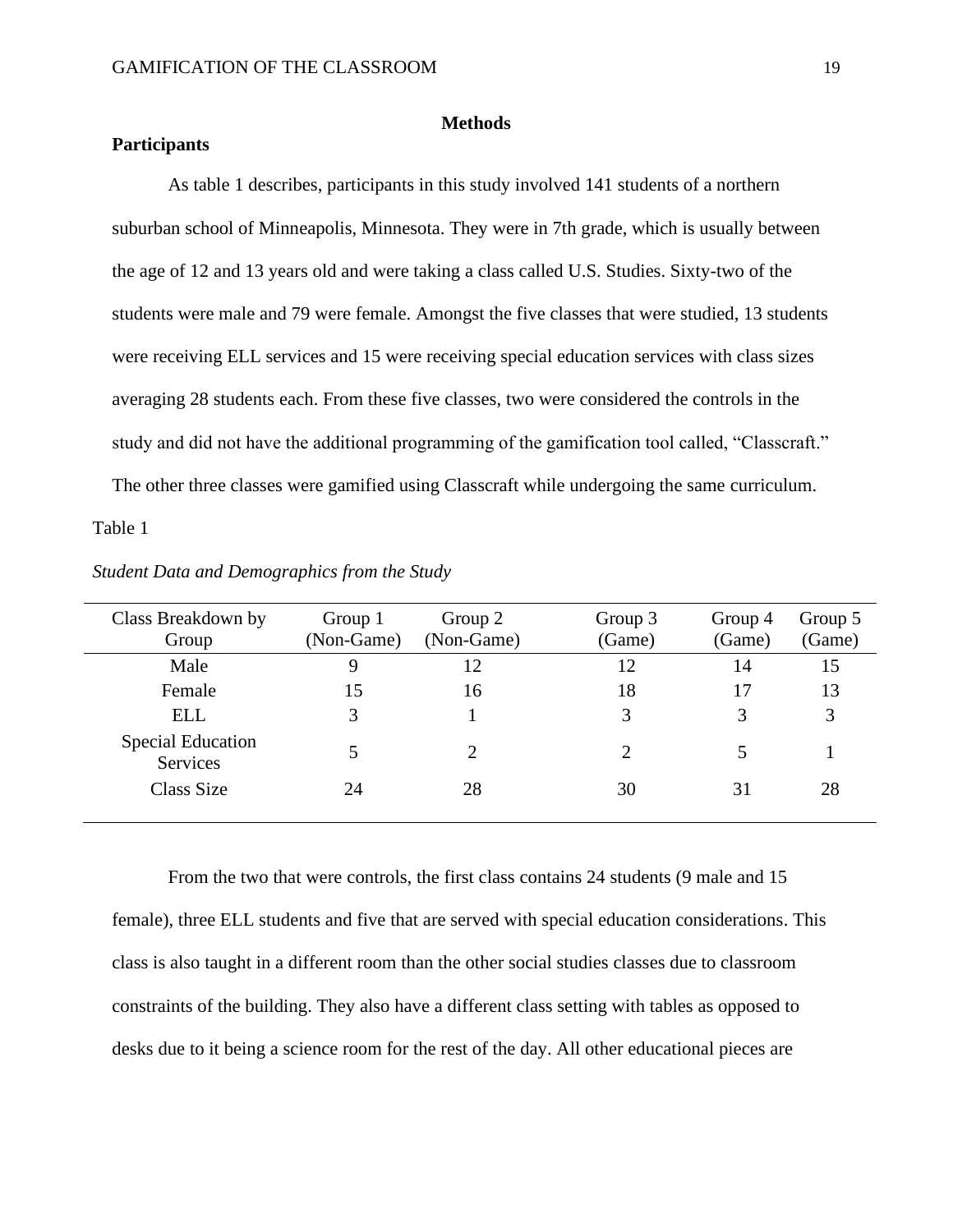consistent with the other classes studied including Chromebook access, class materials, and assessments.

The second control class contains 28 students (12 male and 16 female), one ELL student and two that are served with special education considerations. This class is taught in the same classroom as the gamified classes and has access to the same technologies as all the other classes. The only variable that is different from the teaching perspective is the lack of gamification of the curriculum.

Gamified classes are sized at 30 (12 male and 18 female), 31 (14 male and 17 female) and 28 (15 male and 13 female). There are three ELL students in each of the classes and two special education students in the first, five in the second, and one in the last respectively. These three classes are taught in the same room with the same services, class materials, and assessments along with the same gamified strategies of the study. Although Classcraft has an app for phones, the study does not include outside of school data to ensure those that do not have the access are negatively impacted. The strategies used in the study are contained in the classroom with the option to delve further outside of school if desired.

The school these students are from serves over 1200 students grades 6-8 and has a free/reduced lunch ratio of 53 percent. Racial diversity of the school is 59 percent white, 18 percent African American, 9 percent Hispanic/Latino, and 7 percent Asian. The school has recently undergone a large population increase over the last year of over 400 students due to boundary changes which is worthy of note to understand differing conditions the students are going through other than just the educational aspect. This includes the educators as well in the building as they have had to transfer to the school from others around the district. This transition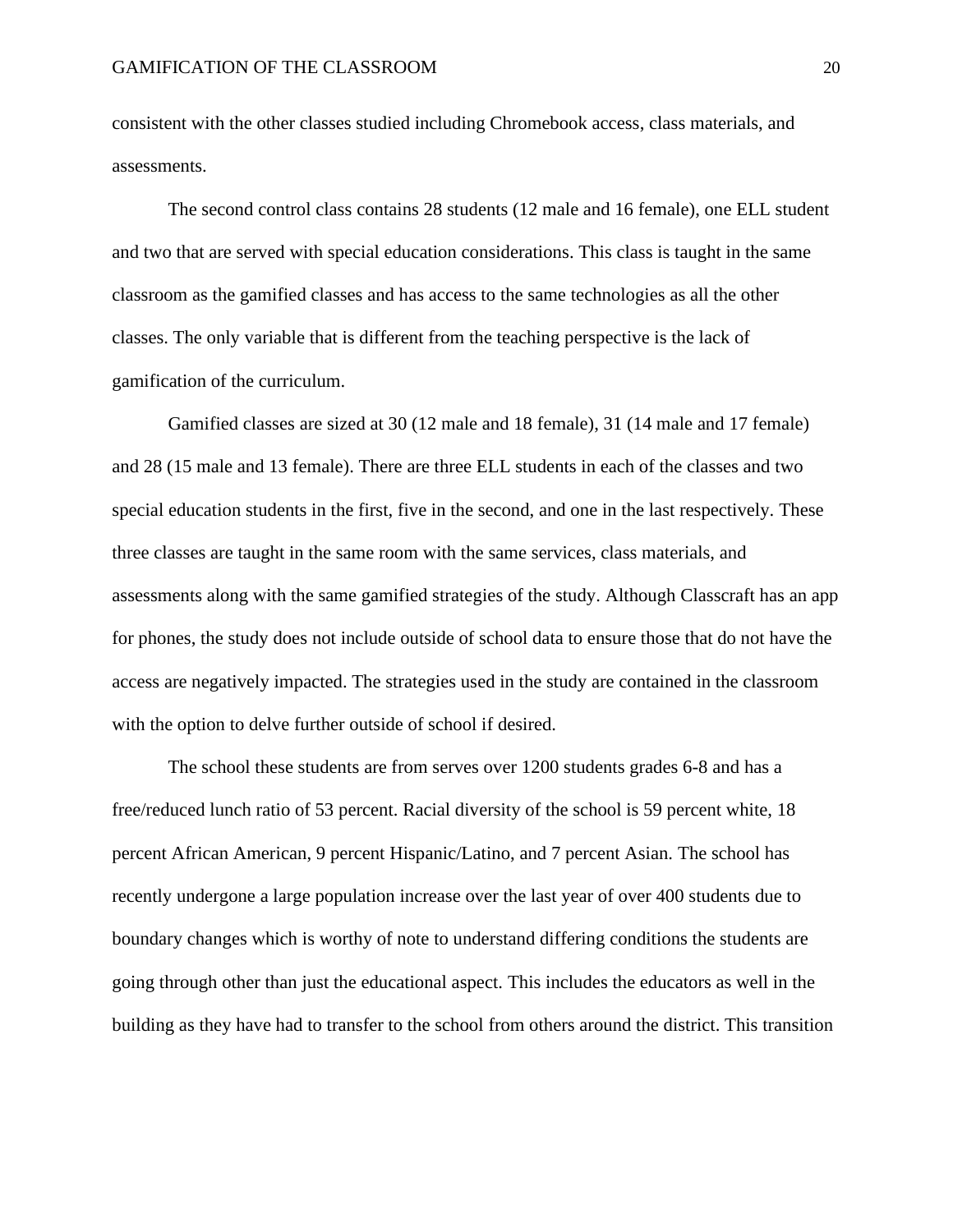may impact the culture of the building as it creates its own unique identity to serve the new student population.

The student population in the building has access to internet and technology is available enough to have access when wanted in the classroom. There are 12 classroom computer carts, 3 computer labs, and all English teachers have their own cart in their rooms. Students at this school, because of this ease of access, are technologically literate and the expectation is they can access material on their own if needed. The gamified classes depend on technological literacy for there to be any signs of success.

## **Measures**

Quantitative data was compiled for this study in order to answer the two research questions. The need for both scoring data and student surveys were vital to understanding these questions. The first research question was if gamification of the classroom improves student academic achievement. This can be discovered best through analysis of student scoring data on assessments based on curriculum throughout the study. There were five different instances in which an assessment was used to discover student performance on four specific educational standards.

The first four assessments were formatives on the material for the first unit of the class which pertained to the U.S. Constitution. The assessments were given in all the classes the same way and on the same days. Formatives, which in the gradebook do not count against the student actual grade, are still inputted into the grading program so the students still see their score. All four of the assessments were multiple choice and were under ten questions. To ensure student learning is focused onto the Minnesota State Standards, these questions pertained directly to learning targets of the unit and had purpose behind each one. The curriculum team and I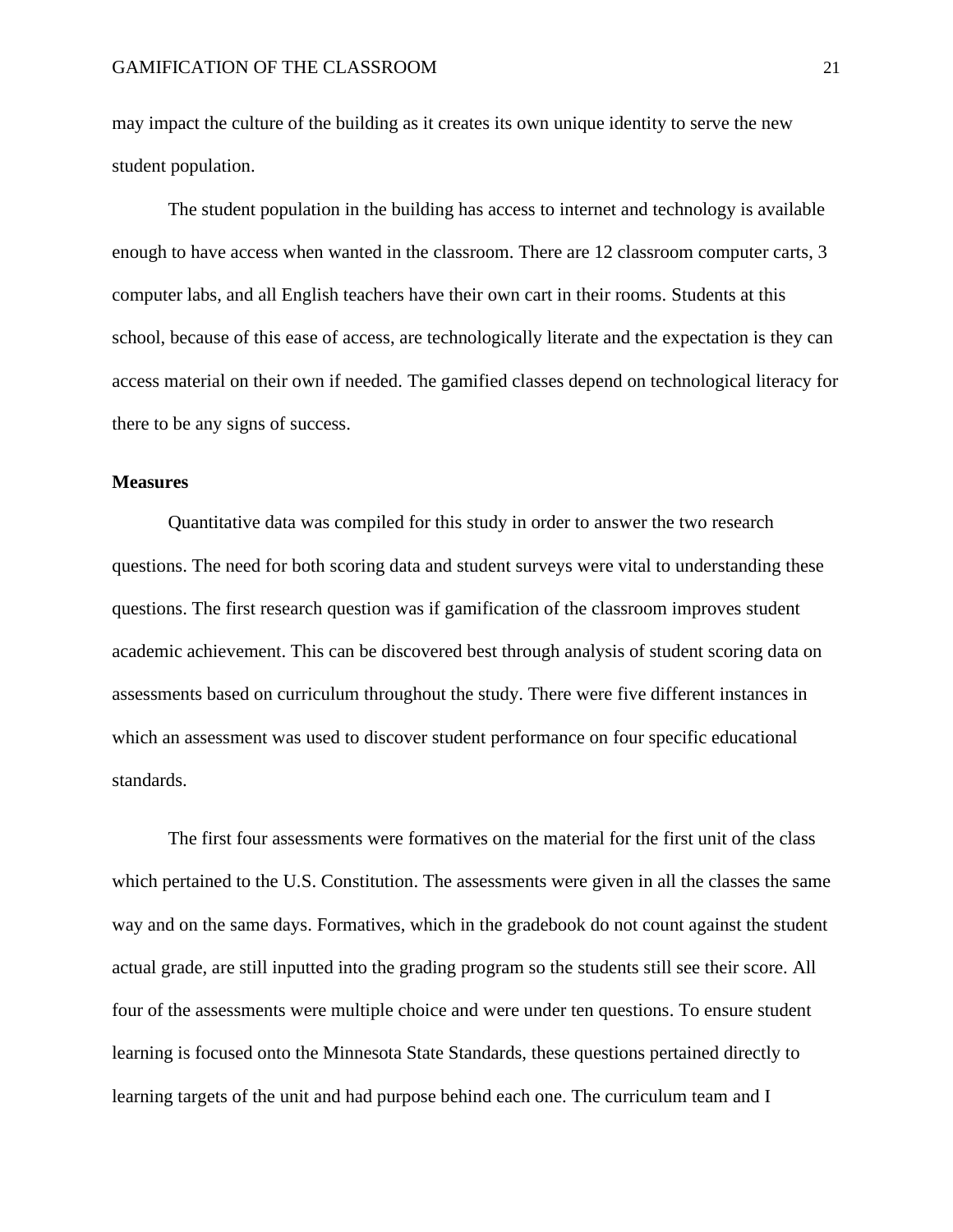developed these tests to be given to the students and the scores were computed using google forms which were then transferred to our online gradebook called, Synergy.

The fifth assessment was a unit 1 common summative assessment in which student grades were impacted for the first time of the year. All formative assessments before this test were meant to prepare for this test which is also multiple choice. The unit 1 assessment is worth 30 points and contains all learning targets from the U.S. Constitution unit which includes information on the preamble, the three branches of government, and the rights and responsibilities of American citizens. The test was created by the curriculum team I am a part of, and we align the questions to district standards in order to prepare the students for a trimester final.

Each class took the test on the chromebooks in class and had as much time as they needed to complete the assessment. The program used to create and deliver the test was called, Mastery Manager and this program allows students to flag and eliminate choices they believe are incorrect. The program also allows the student to see their score at the end of the exam. These scores were entered into a gradebook program called, Synergy as a reflection of their unit 1 learning. They were allowed to retake portions of the exam to recover credit.

As the test scoring data was being collected, there was survey data also being compiled within the gamified classrooms. A google survey survey was given on google forms to research the second research question which pertained to if the gamified classroom would increase student engagement with the class material. The questions had both multiple choice and written response areas for students to write about their experience. This was completed after the first couple of weeks and then another time at the end of the study to see the progression.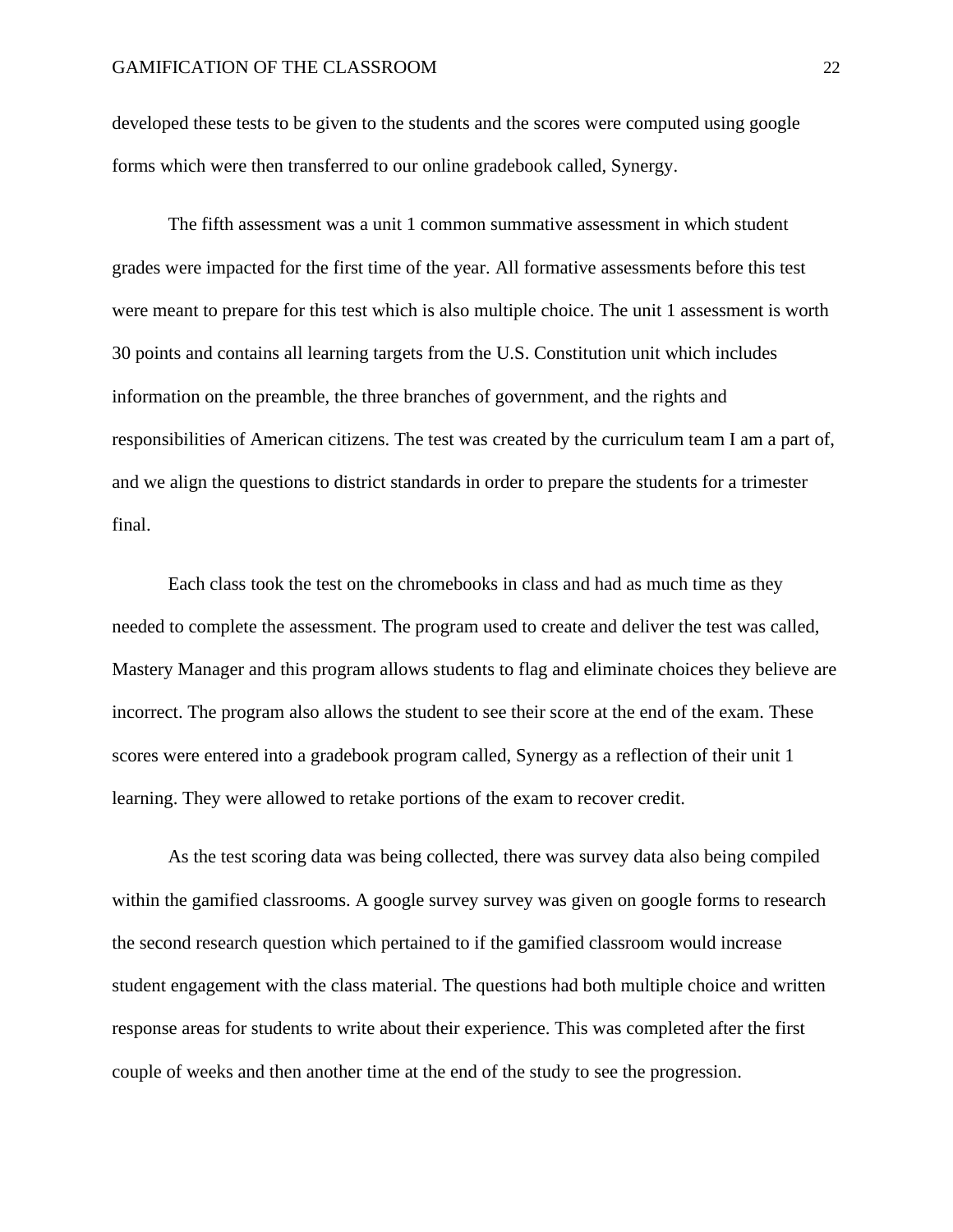## **Procedures**

The study was conducted with five classes in the middle school setting at the same school during the 2019-2020 school year. Two of the classes were taught in setting were gamification was not present and three of the classes were taught in this kind of setting. Google Classroom was used for both of the studies and chromebooks were also used frequently for online assignments that pertained to the learning standards. The only piece that the two classes did not have was the gamified experience the other three classes had.

The three gamified classrooms used a program called, "Classcraft" which is strategy that layers a game over the content of the class. The students choose an avatar which goes on an adventure with them as they progress through their assignments in the classroom. That character gains gold and experience based on success of the assignments, their scores on tests, and behavior in the classroom. The educator is the one that reports the experience and gold for anything they feel shows progress or a good attitude. The educator can also take life away from the avatars based on class behavior if it is warranted.

On a typical day with the program, the class would start out with a daily event, which is something random their characters go through. After that they are presented with the agenda for the day on the board, they would log into Classcraft and Google Classroom to check what their tasks are for the day. If there was an online activity for them to complete, they would look at their quest tab in Classcraft and complete the tasks, similar to what a game looks like except the material is pertinent to the class. They would also access Google Classroom material when the user interface told them to go there instead. Students would complete these tasks and then after they were allowed to check their character to give it new clothes, tools, pets, and whatever else they would like based on the experience gains and gold accumulation of the tasks they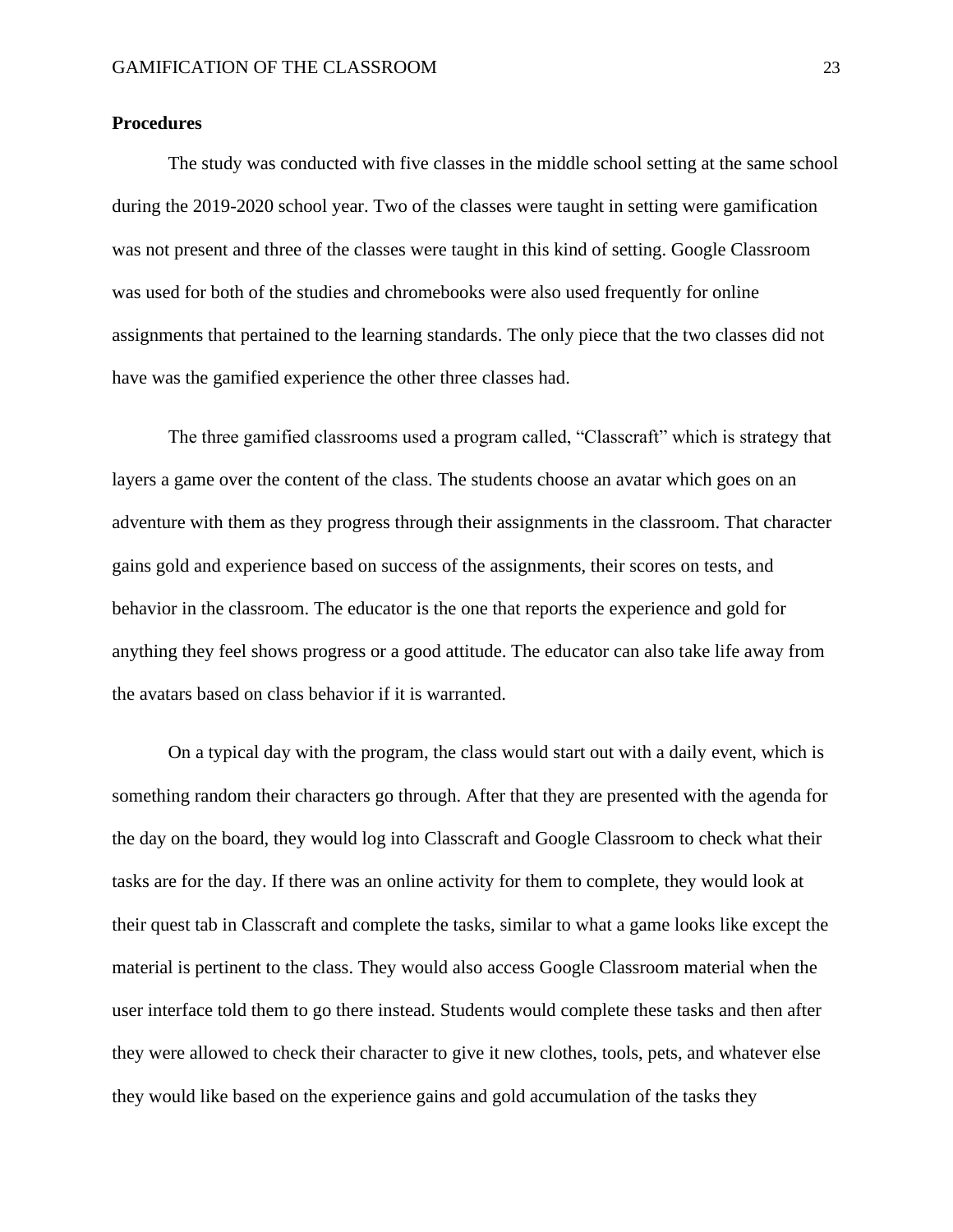completed. The formative assessments were also completed by asking students to compete them through the gamified programming.

The process mentioned is performed at least three days a week when the assignments call for online access and if chromebook carts are available at the school. If there is not computer access for the day, the educator can still access their characters and utilize classroom management tools for that lesson by projecting the material to the board. This was used whenever there were times in which the assignment did not call for chromebooks in order for students to still feel the classroom has been gamified.

In addition to the quests and the classroom management areas of the game, team collaboration was also a consideration on a daily basis. The students were placed into teams so they could assist each other when the need occurred. Student can help each other based on their class trait and role. The students were given time with this feature to build efficacy and team collaboration with class material. This can include a formative assessment which is considered a "Boss Battle" in the game were students can talk to each other before they answer the question in front of the class.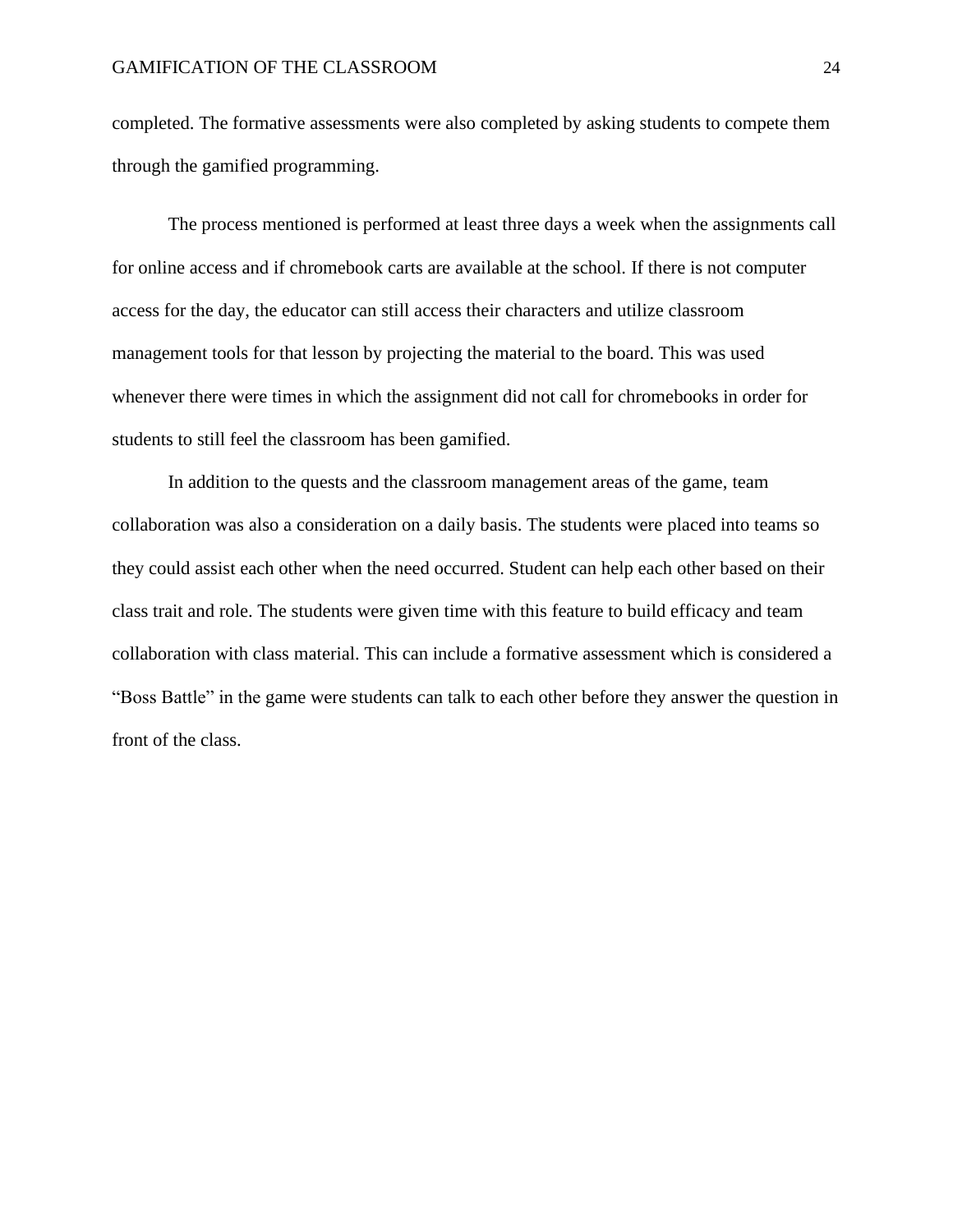## **Results**

## **Test Score Data Analysis**

The first research question of this study was regarding student academic achievement in a gamified classroom and whether it would increase mastery or not. Upon initial analysis of the data, it appears that there is not a significant change in student proficiency in the gamified classrooms versus the non-gamified. The non-gamified rooms show slightly higher scoring data, but all classes are above mastery and meet the learning targets for each assessment. Since there are no dramatic shifts either way in the data, the study shows that gamification of the classroom does not increase student academic achievement, but it also does not decrease learning proficiency either. The findings are inconclusive and further study would need to take place in order to understand if there is a change in learning mastery because of gamification.

Although the non-gamified scores are slightly higher than the gamified, in most cases it is not a dramatic increase in proficiency and all classes are proficient in their scoring of the assessments. The median scores for all classes were within a couple points of one another and no class had severe a difference in their scoring. Adaption of the new material may have had an impact on the gamified classes as they proceeded to learn both classroom material and the user interface of the program called, "Classcraft."

## Table 2

| Variable               | Group 1<br>(Non-Game) | Group 2<br>(Non-Game) | Group 3<br>(Game) | Group 4<br>(Game) | Group 5<br>(Game) |
|------------------------|-----------------------|-----------------------|-------------------|-------------------|-------------------|
| % Class<br>Average     | 70.2                  | 82.9                  | 74.4              | 74.1              | 74.1              |
| Median<br>Score out of |                       |                       |                   |                   |                   |
| 15                     | 12                    | 14                    | 12                |                   | 11                |

*Percent and Median Scores of Unit 1: Learning Target #4 Formative Assessment*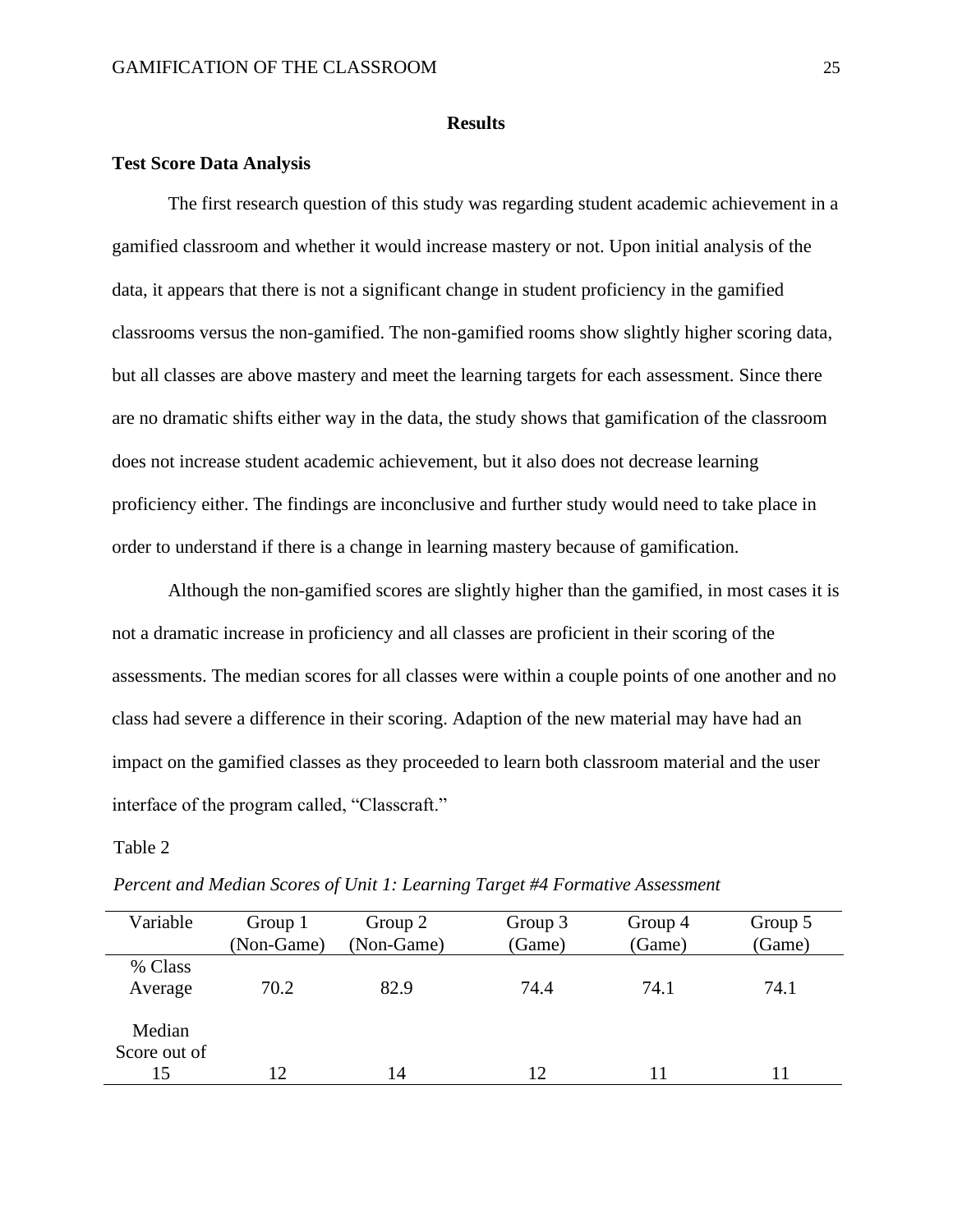Table 2 indicates the first assessment given to the students for the study and it pertained to the 13 newly formed states of the US. The students took this formative on Google Forms and the findings are consistent. Groups 3, 4, and 5 which are the gamified groups all nearly scored the same and were proficient with their understanding of the learning target (a learning target in this district is essentially a Minnesota curriculum standard). Group 2 was noticeably higher in their success and some students in group 1 really struggled with the material, but the median of the class was still a 12 out of 15. This assessment overall shows that there is no real distinction between the two ways of teaching and further study needed to be completed. For table 2, there was not a significant difference in the scores for non-gamified ( $M = 11.51$ ,  $SD = 3.57$ ) and gamified ( $M = 11.30$ ,  $SD = 3.39$ ) conditions;  $t(115) = 0.31$ ,  $p = 0.76$  with  $d = 0.06$ .

Table 3

| Percent and Median Scores of Unit 1: Learning Target #1 Formative Assessment |  |
|------------------------------------------------------------------------------|--|
|                                                                              |  |

| Variable                     | Group 1<br>(Non-Game) | Group 2<br>(Non-Game) | Group 3<br>(Game) | Group 4<br>(Game) | Group 5<br>(Game) |
|------------------------------|-----------------------|-----------------------|-------------------|-------------------|-------------------|
| % Class<br>Average           | 67.7                  | 79.1                  | 63.1              | 78.6              | 71.5              |
| Median<br>Score out of<br>10 |                       |                       | h                 |                   |                   |

Table 3 shows more diversity in the scoring among all the groups. One group from both the gamified and the non-gamified classes scored low while the others remained proficient with the learning target. Cumulatively, the two groups are comparable again with no clear consensus on if gamified learning increases learner achievement. For table 3, there was not a significant difference in the scores for non-gamified ( $M = 7.32$ ,  $SD = 2.39$ ) and gamified ( $M = 7.13$ , *SD* = 2.48) conditions;  $t(122) = 0.54$ ,  $p = 0.59$  with  $d = 0.08$ .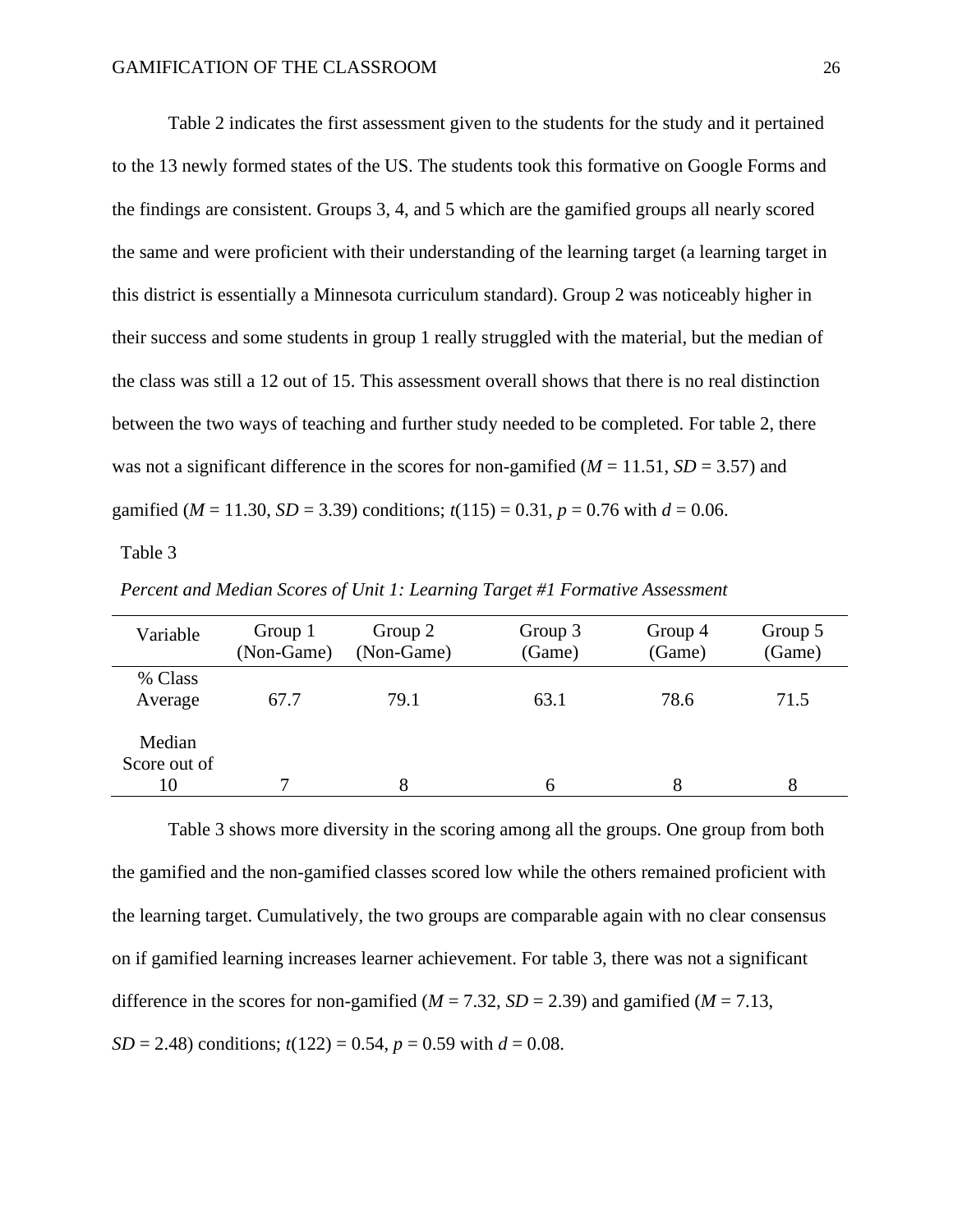## Table 4

| Variable                     | Group 1<br>(Non-Game) | Group 2<br>(Non-Game) | Group 3<br>(Game) | Group 4<br>(Game) | Group 5<br>(Game) |
|------------------------------|-----------------------|-----------------------|-------------------|-------------------|-------------------|
| % Class<br>Average           | 75.9                  | 82.4                  | 70.7              | 83.7              | 80.4              |
| Median<br>Score out of<br>10 | 7.5                   | 9                     |                   | 10                | Q                 |

*Percent and Median Scores of Unit 1: Learning Target #2 Formative Assessment*

#### Table 5

*Percent and Median Scores of Unit 1: Learning Target #3 Formative Assessment*

| Variable                     | Group 1<br>(Non-Game) | Group 2<br>(Non-Game) | Group 3<br>(Game) | Group 4<br>(Game) | Group 5<br>(Game) |
|------------------------------|-----------------------|-----------------------|-------------------|-------------------|-------------------|
| % Class<br>Average           | 86.2                  | 96                    | 79.4              | 90.9              | 82.1              |
| Median<br>Score out of<br>10 |                       | Q                     | 7.5               | 9                 | 8                 |

Table 4 and 5 present group 4 and group 2 both showing high mastery level although they are from non-gamified and gamified classrooms. All classes in these two assessments were proficient and there was a good showing of mastery from both sides. Since these assessments are being given roughly one week apart from one another, it is interesting to see there being a slight uptick in all the classes with the material in general. The concepts are different and may have different rigors of understanding, but now that they have gotten used to their respective routines, they are both performing at desired levels. Although the gamified classrooms are not necessarily breaking away from the non-gamified classes towards greater mastery, they are certainly not regressing. This is an important point because of Figure 1 presenting the idea that students find a gamified classroom enjoyable. For table 4, there was not a significant difference in the scores for non-gamified ( $M = 7.87$ ,  $SD = 2.24$ ) and gamified ( $M = 7.84$ ,  $SD = 2.25$ ) conditions;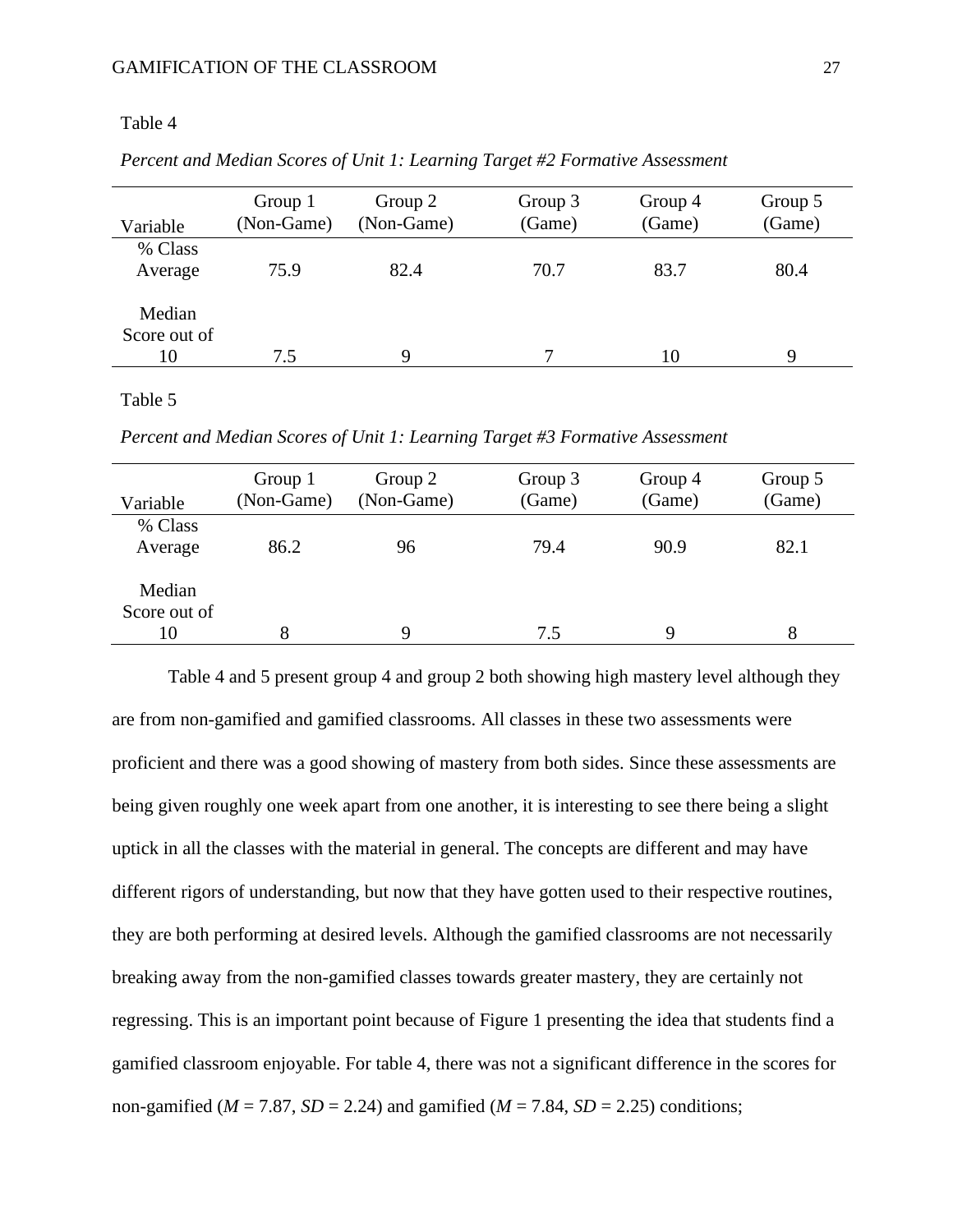$t(124) = -0.06$ ,  $p = 0.96$  with  $d = 0.01$ . For table 5, there was a difference in the scores for nongamified ( $M = 8.15$ ,  $SD = 1.30$ ) and gamified ( $M = 7.55$ ,  $SD = 2.13$ ) conditions;  $t(120) = 2.08$ ,  $p = 0.01$  with  $d = 0.45$ .

## Table 6

| Variable                  | Group 1<br>(Non-Game) | Group 2<br>(Non-Game) | Group 3<br>(Game) | Group 4<br>(Game) | Group 5<br>(Game) |
|---------------------------|-----------------------|-----------------------|-------------------|-------------------|-------------------|
| % Class<br>Average        | 89                    | 90                    | 81                | 85                | 78                |
| Median Score<br>out of 30 | 27                    | 27                    | 24                | 25                | 24                |

*Percent and Median Scores of Unit 1: Government Summative Assessment*

Table 6 is the unit assessment for the students and the first true grade in their gradebook. Since all the previous assessments were formatives, this is the one that will show on their progress reports. What is shown in the table is that the non-gamified classrooms performed considerably higher in relation to the gamified classes. The median score for both being 27 out of 30 is a high mark for this assessment and is two to three points higher than the gamified groups. This shows that gamified classrooms have not been increasing student achievement compared to the non-gamified rooms. Their scores however are not low in comparison with proficiency of the standards in unit 1. Being in the seventy-percentile range is considered proficient, and all the classes are scoring well above that threshold. Although the non-gamified class is scoring higher, they are all still performing at high levels.

#### **Classcraft Survey Data Analysis**

The second research question of this study is regarding student engagement with the material. Gamification of the classroom has greatly enhanced engagement with the material and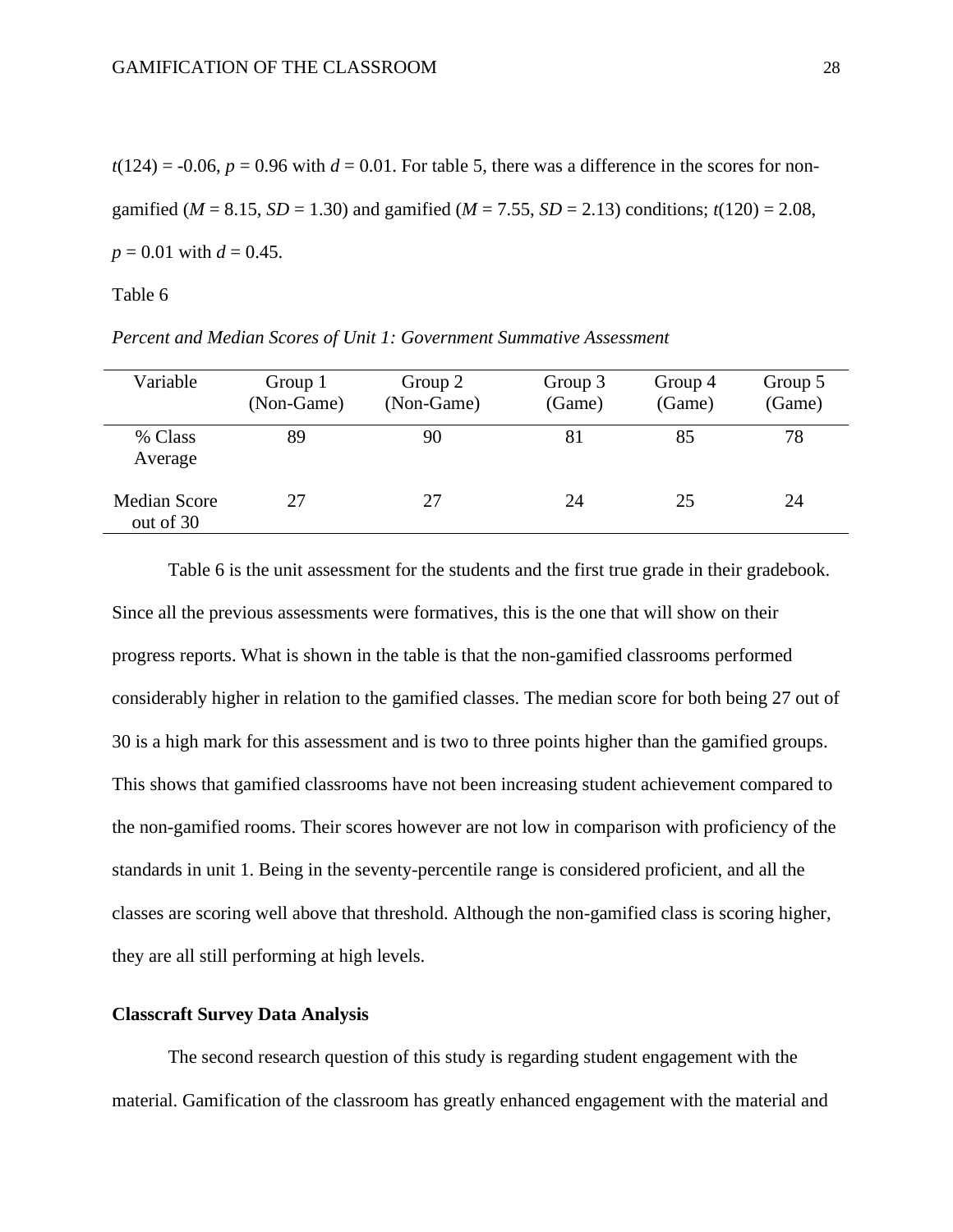the overall enjoyment of the class has gone up for the students participating in the gamified environment. This is displayed through a google form survey which asked students a serious of questions regarding their experience with, "Classcraft" the gamification program that was used for the study. The data compiled shows that the students enjoyed the experience overall and felt that the program was helping learning become fun and more engaging.



*Figure 1.* Classcraft Overall Enjoyment Level.

As shown in Figure 1, the students surveyed enjoyed the experience and were dedicated to their characters in the online gamified classroom. The question that was asked initially was, "What is your reaction so far to Classcraft for this class?" Out of 84 responses, no students picked the lowest two options and only one chose a, "3." One could add up all the sub-eight responses and still not get to how many students chose 10 out of 10. Overall, this shows that the student in all three of the groups highly enjoyed the experience of having gamification in the classroom.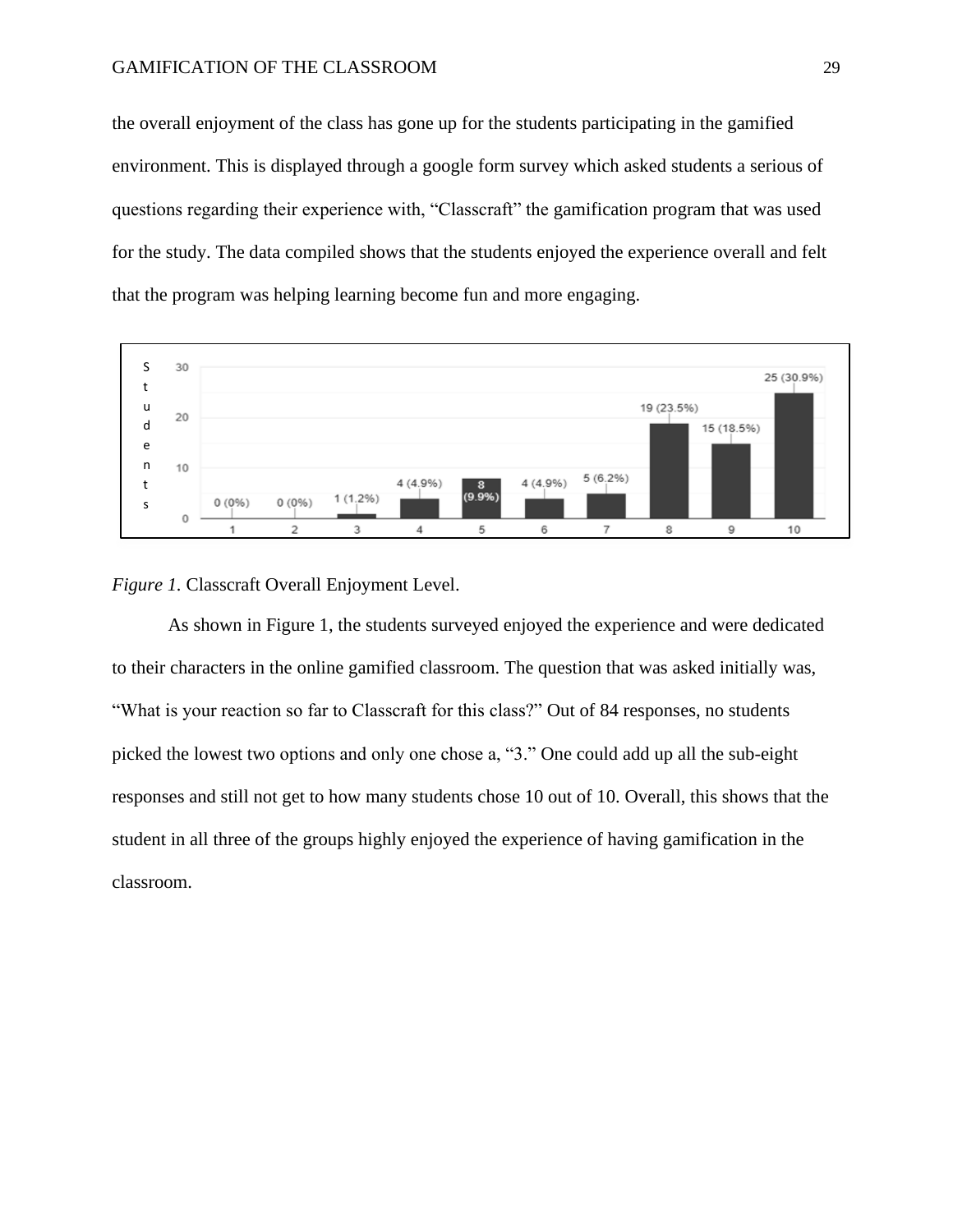

*Figure 2.* The Class Engagement Question.

The second research question for this study is regarding student engagement, so the second question in the survey given to students asks them if they feel engaged with the material in class. The answer shows that 79% of respondents think that this strategy is giving them a better chance at being engaged with the material of the class while 12.3% do not think it is helping them stay motivated with the material. Having a 12-13-year-old grouping of middle school student provide an almost 80% approval rating on anything pertaining to class is a relatively high number and gives prudence to the idea that gamification provides students an extra sense of engagement with class material.



*Figure 3.* Deciphering Between Playing and Learning.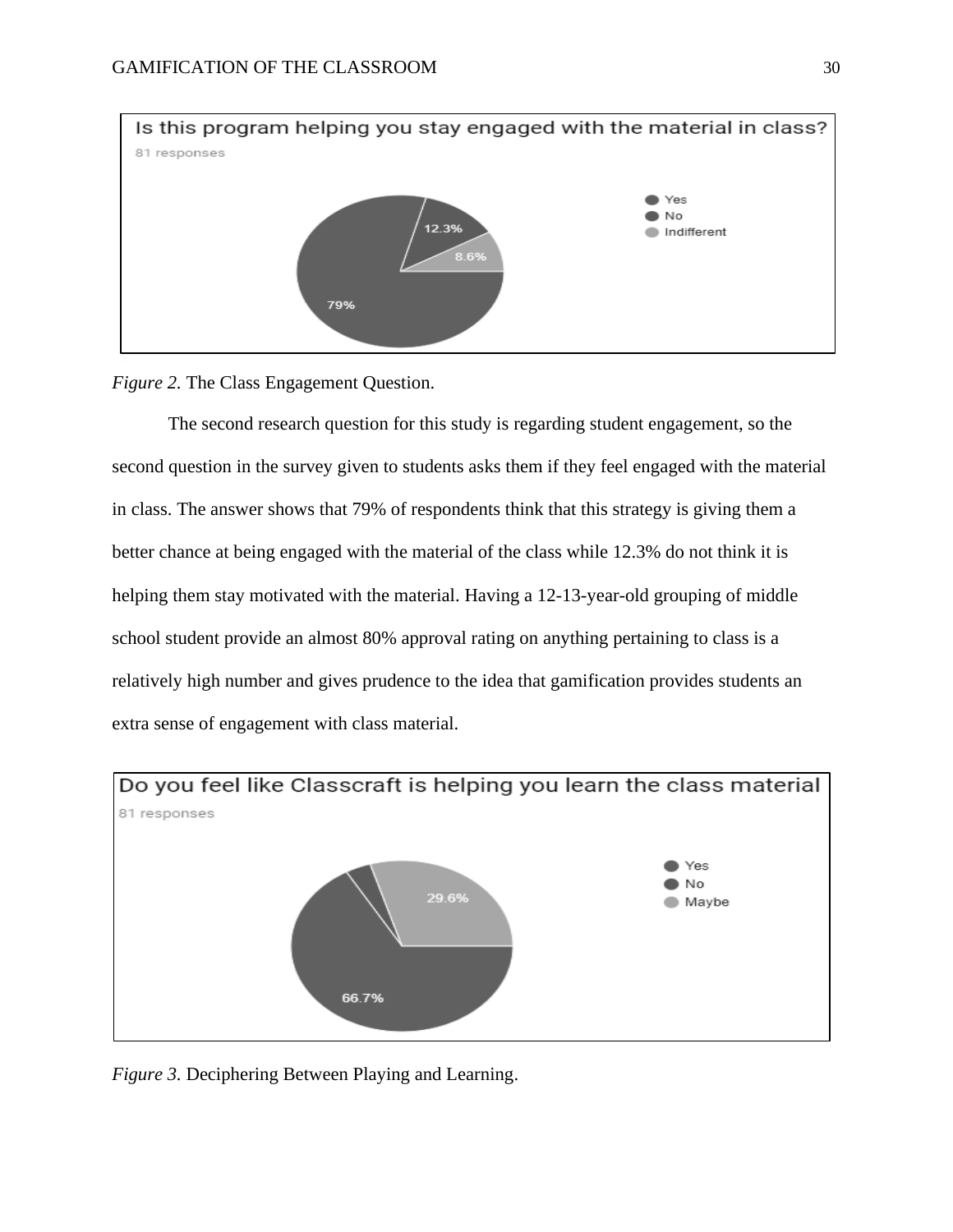Figure 3's question pertains to the idea that gamification may just have the engagement within the game itself and not the class material. Being able to imbed both the gamification elements and have class material presented is essential to ensuring the students are getting the information they require for mastery. It is interesting to notice the shift downward from "Yes" in Figure 3 compared to Figure 2 and the rise in "Maybe." There is a notable decrease that needs to be addressed because it seems that students are not as sure if the material is being learned or not although 67% of students still believe that they are being helped by this strategy. There is one additional observation regarding how many students picked, "No" for this question. It is less than 4% of the respondents that believe it is not helping, which coincides with Figure 1's data that students prefer to want to keep gamification around regardless of if it is helping or not.



*Figure 4.* Extrinsic versus Intrinsic Motivation.

This question presented to the students was because of what was uncovered within the review of the literacy regarding this topic. Studies have shown that students become too extrinsically motivated from gamification because what they do in class is not for their own personal knowledge, but rather a reward for their virtual character (Alsawaier, 2018; Byl, 2013; Gerber, 2017; Kim, 2015). The findings show that over half of the students in the gamified classroom feel a greater desire to do work because they want their character to be successful with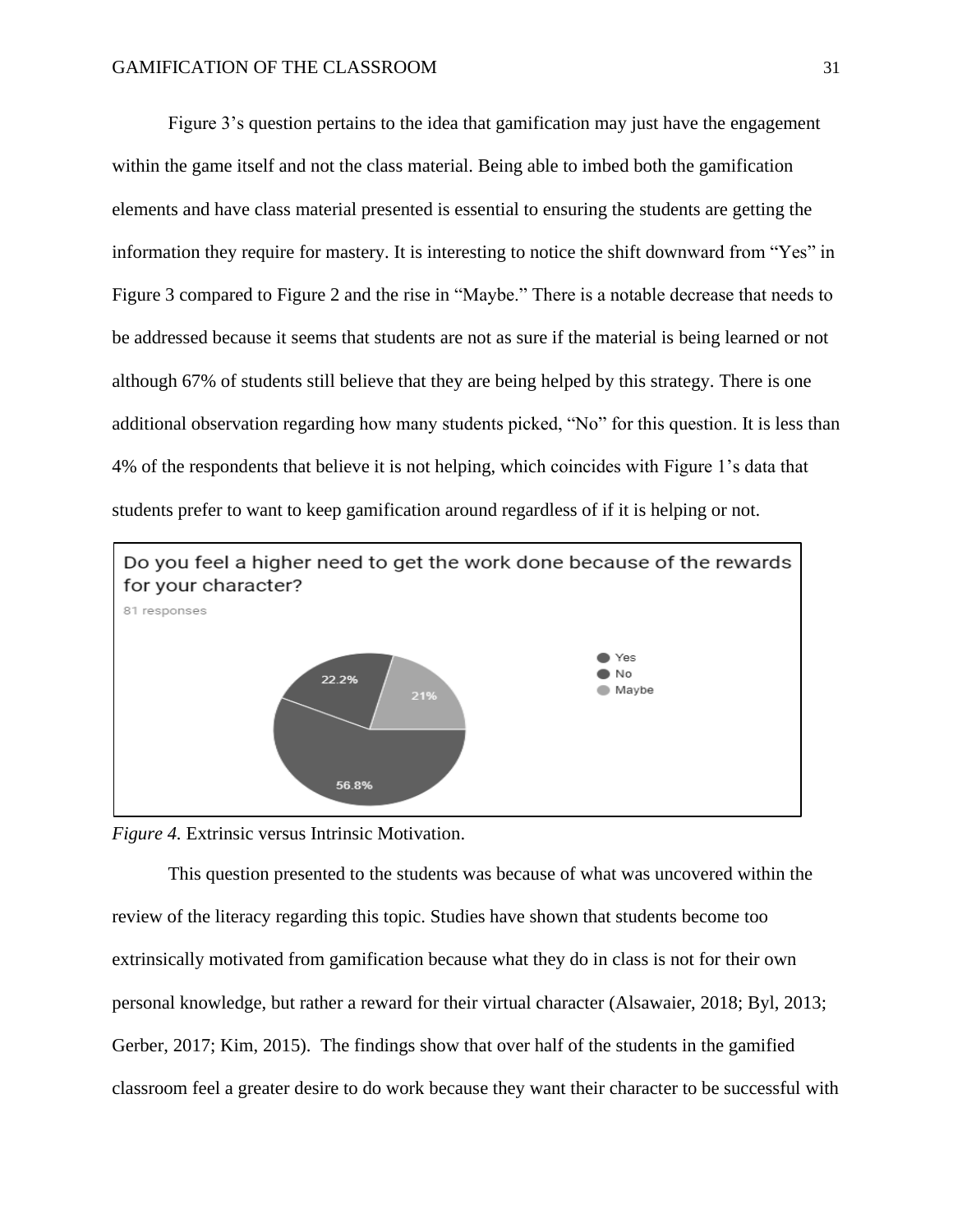22% indicating it does not make a difference and 21% unsure if it's a reason. The importance of this evidence is that although students seem to want to work on the material for their character, they are still in turn working on the assignments that will help them with the class learning targets. This motivation is found in most students in the gamified classrooms, so the class culture is defined by a mutual understanding of care to one another's game avatars.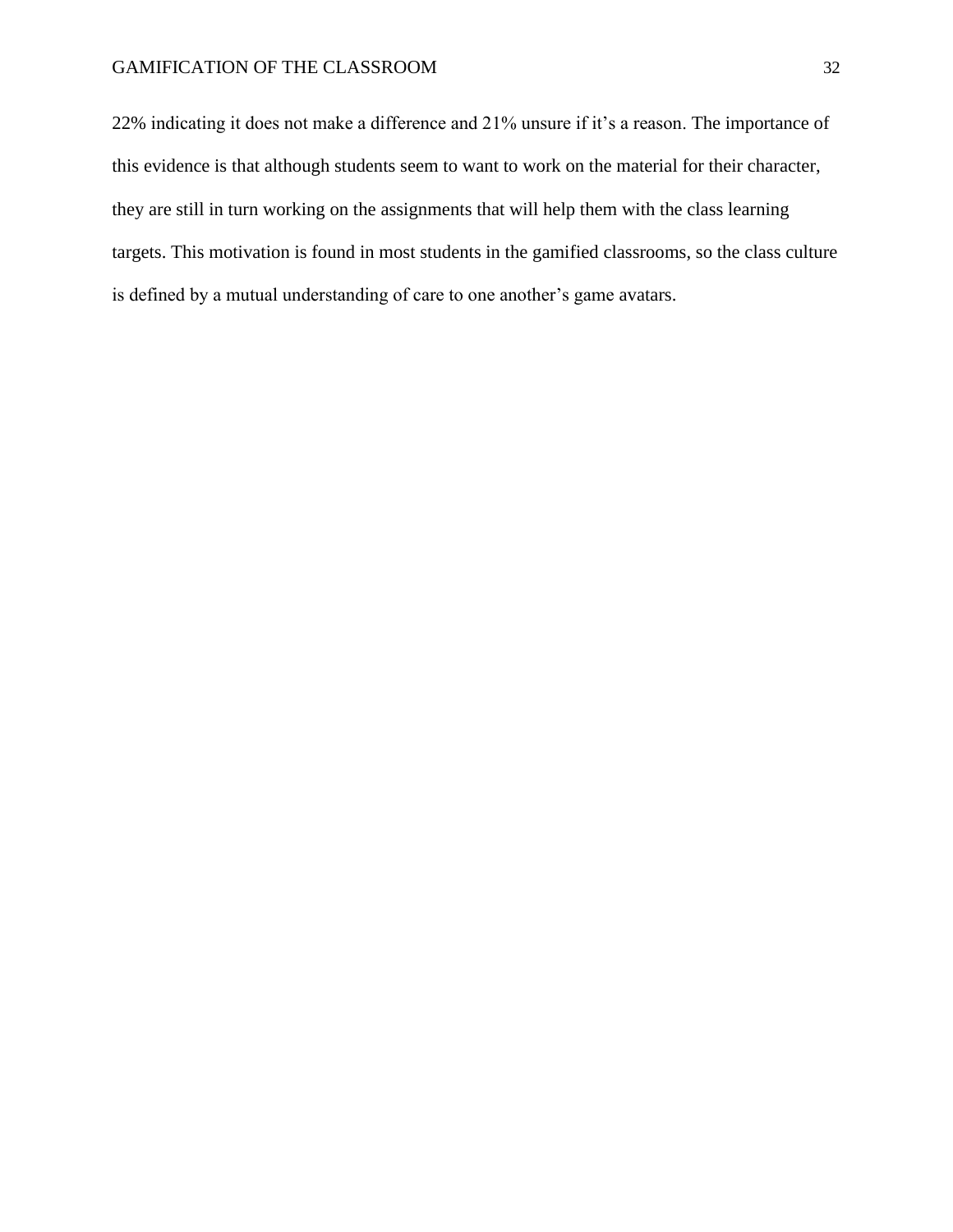## **Discussion**

## **Summary of Major Findings**

The data recorded in this study finds that there are no significant changes to student proficiency when they are placed within a gamified environment compared to a classroom where the same information is being presented in a non-gamified setting. This was concluded through formative and summative assessments created by my curriculum team that was given to all students in the same way. Looking at the data for each test, there are fluctuations of the test scores, and some classes have consistently higher scores, but they are spread out amongst the classes in such a way that shows it is not because of gamification that this is the case.

The data that was recorded regarding classroom engagement and the effects of gamification does show promise according to survey data that was given to the students participating. I created a google form survey that was voluntarily taken by the student participating and it found that students enjoyed the new learning strategy. Each question received high marks in engagement level, enjoyment, and classwork understanding. Having  $7<sup>th</sup>$  grade students amassing to nearly 80% positivity (Figure 2) shows that they did like the strategy for class, and it helped them stay engaged with the material.

Overall, although the strategy did not show high marks in the most critical piece of schooling with student proficiency, it is a promising note to see that student enjoy this style of learning and there are positives that go along with it that the non-gamified classes did not get to partake in. The student collaboration part that gamified classrooms bring and the comradery toward the material assisted in that engagement piece to the curriculum and students react positively each time they enter the classroom when they log in to their computers to check out their avatars. They like the class much more just because they find value in the new strategy.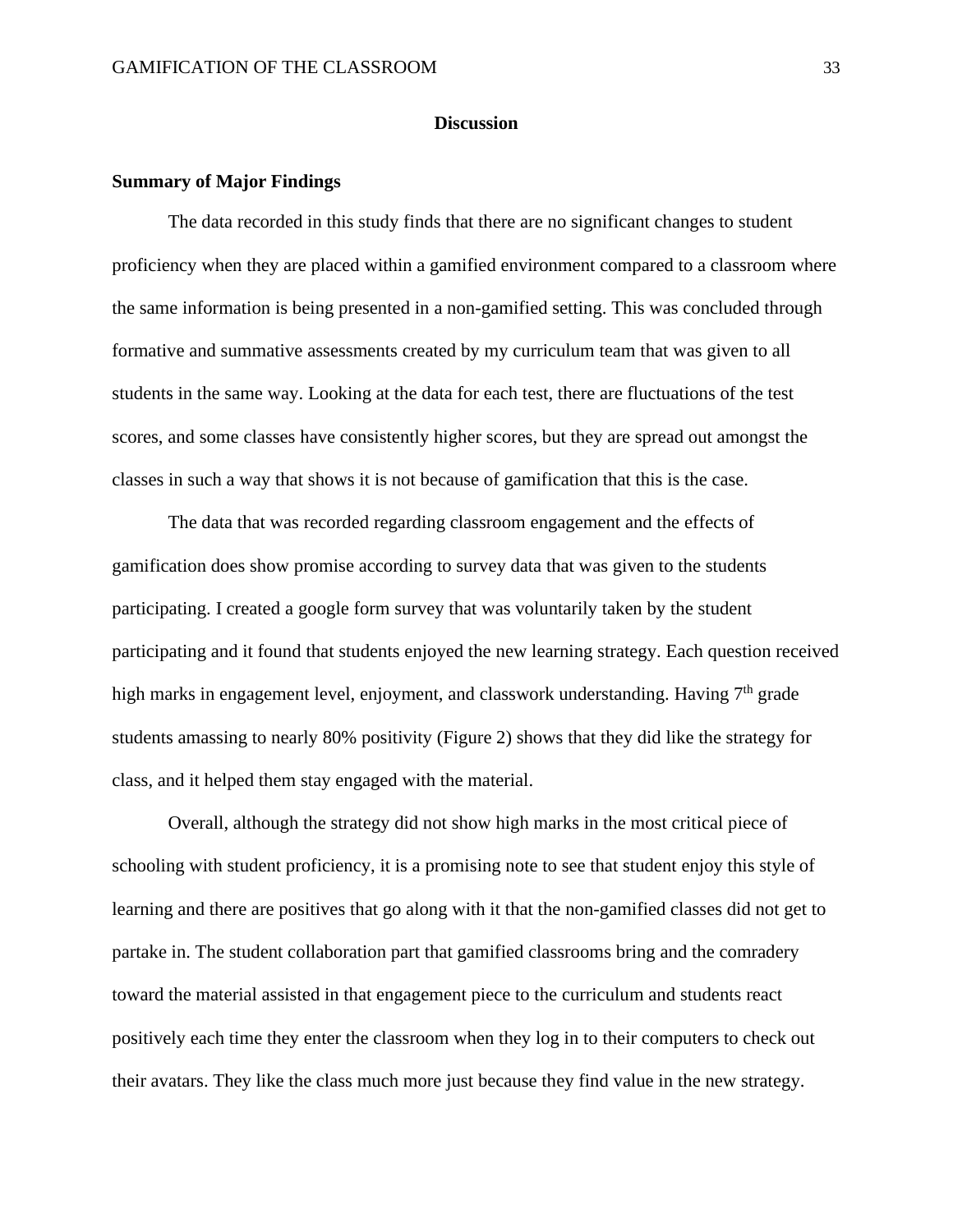## **Limitations of the Study**

There are limitations to the study that may have an impact on the scores and if corrected could assist on student proficiency. This study was done at the beginning of the school year and the scoring was completed when students were still getting acquainted with one another. This may have had an impact on the grades since it took more class time to allow the students to know their teams better and the user interface of the game Classcraft. Since students not only needed to understand the basic functions of the class like google classroom and their Chromebooks, but also Classcraft, this may have formed a learning curve that would take time for the students to master including their required classroom material.

Also, the inability to acquire Chromebooks everyday inhibits the full capabilities of the gamified experience. Students that do not have technology at home are also impacted because they do not get to access as much as those that do with the availability of the program anywhere. If a school was a 1:1 with students and technology, and students were able to access information equally, the studies findings may have changed.

## **Further Study**

This study should be elongated to the entire school year to establish the full feel of the program. An educator also needs to consider how long it will take them to learn the program as well and over time develop lessons and improve their pitch to the students. Perhaps the student proficiency graph bends upwards over time as the students become better acquainted with the programming and the technology over time. It would also be beneficial to see where gamification goes in the upcoming years when technology becomes more widely available to all students in families. Future studies should experience a gamified classroom with their students because there is much opportunity for growth in this field based on the data gathered.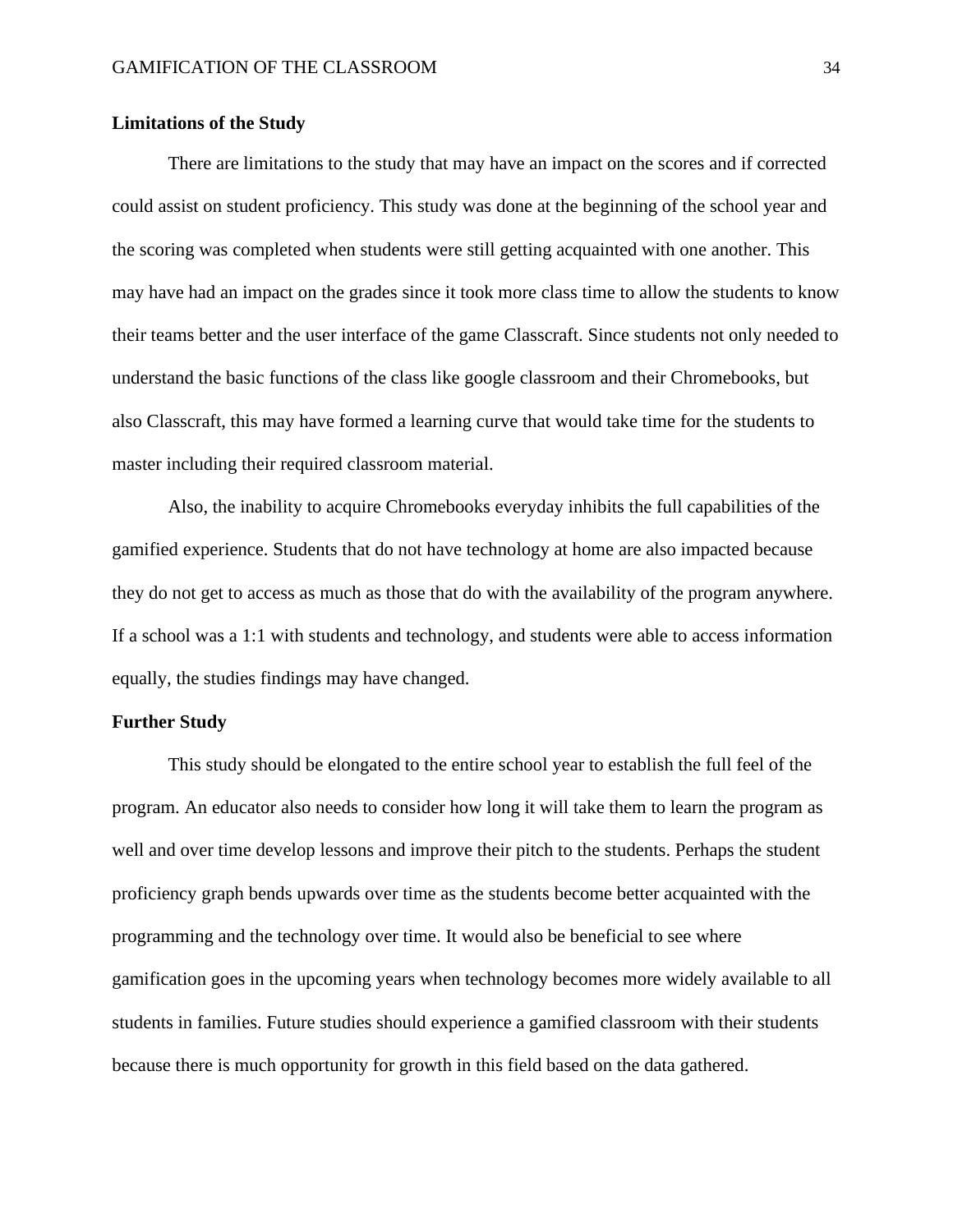## **Conclusion**

Technology has been rapidly increasing over the last decade and it has found its way into school faster than ever (Montrieux, et al., 2015). Students are changing along with this increase and have been becoming much more accustomed to living with technology and understanding its functions; in many cases even faster than the teachers (Ruggiero & Mong, 2015). As educators of the next generation of technology-based students, there needs to be a shift from the brick and mortar classroom setting or students will just become disengaged and unwilling to learn because it is just something that they do not believe they will ever need in their tech-driven lives (Montrieux, et al., 2015). Educators need to find ways to incorporate their standards in new learning models that involve technology before these ways become outdated and student engagement is lost (Seglem & Bonner, 2016).

There are strategies and avenues that have been attempted and are becoming more mainstream by the day, one of them being the concept of gamifying the classroom to assist students in making learning something they find more engaging. Being able to change a class in such a way that it feels more like a game could transform the educational landscape and allow students who normally would not enjoy school to find renewed passion with the walls. The more students get used to gamified systems in their schools, there is a chance that student proficiency could then increase from the new strategies as well. Gamified interfaces such as Classcraft are the forefront to a new concept that makes school relatable and fun for students. If a student is engaged in class, there is a much higher chance that student will become more proficient in what is being taught.

The future for gamification is shown through the advancement of technology and there should be ongoing research within this area of education as new access becomes available for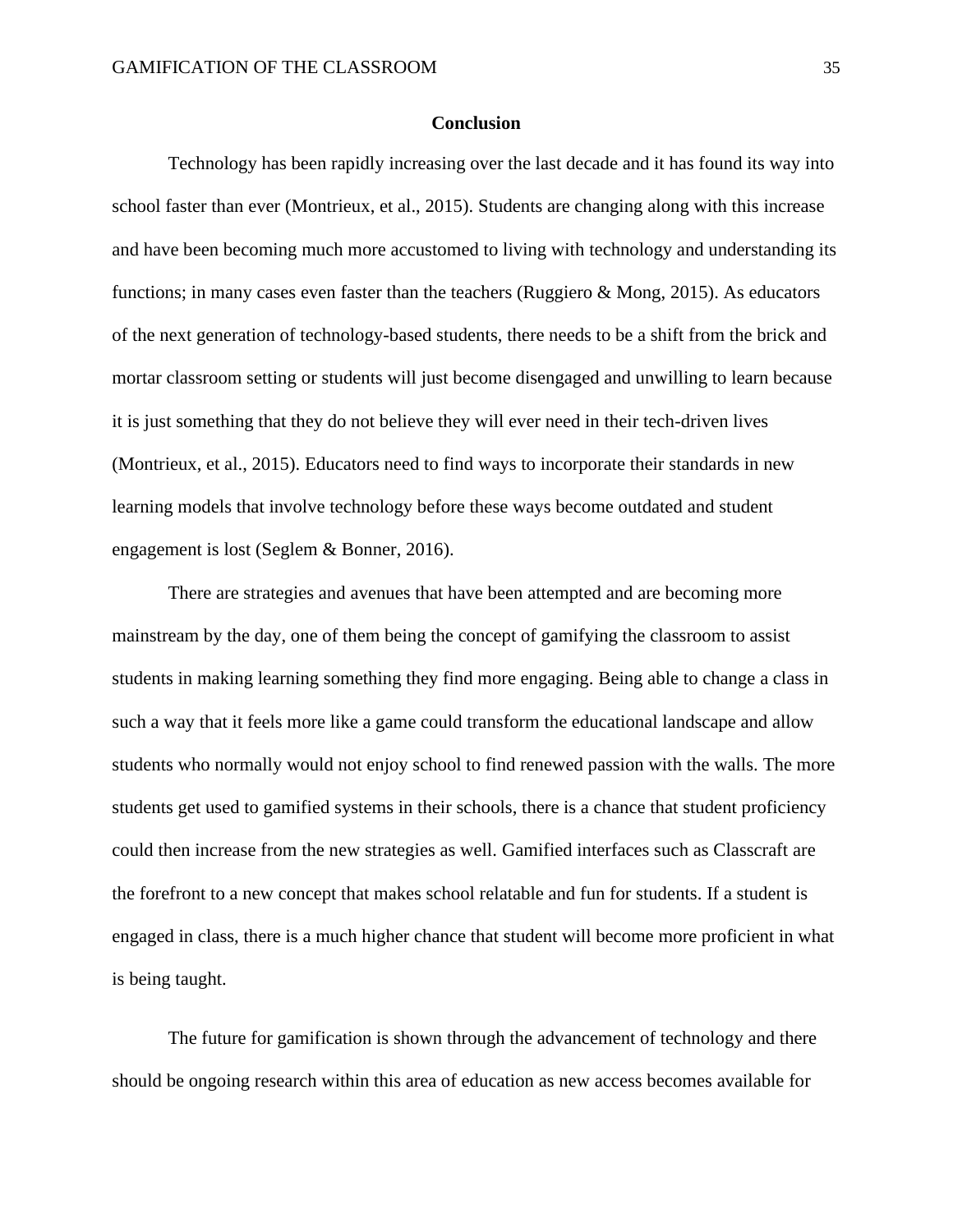future students. Researchers should study the effects of gamification on schools with 1:1 ratio of technology per student as there may be a difference compared to schools that do not have the resources yet. When a student has equal access to technology compared to their classmates, it could impact their drives in a gamified setting. In addition, researchers should also be seeking new, innovative ways to apply gamification to students in order to find the strategies that increase student achievement. Since it has been shown that gamification can be used to increase engagement in the classroom, there also needs to be a pull towards trying to increase proficiency. This could be possible when technology access allows it, but it needs to be studied in order to develop consensus that gamification is a viable strategy in the classroom.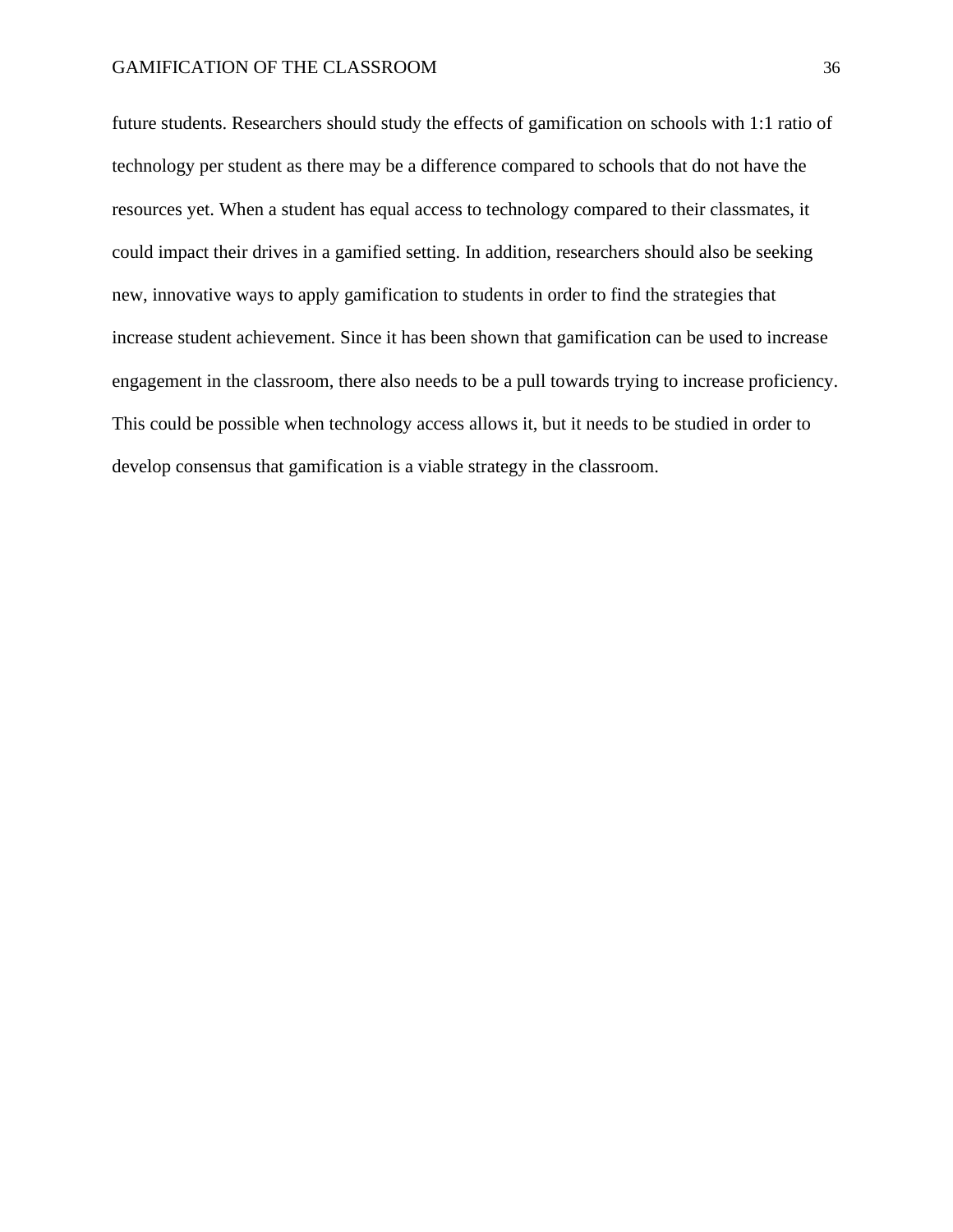#### References

- Alsawaier, R. S. (2018). The effect of gamification on motivation and engagement. *The International Journal of Information and Learning Technology, 35*(1), 56-79.
- Beemer, L., Allport, L., Ajibewa, T., Bahl, S., Weston, E., Damen, M., Hasson, R. (2019). Using gamification to enhance student participation in classroom activity breaks. *Medicine & Science in Sports & Exercise, 51*, 772-772. doi:10.1249/01.mss.0000562803.53393.5c
- Bickle, M. C., & Rucker, R. (2018). Student to Student Interaction: Humanizing the online classroom using technology and group assignments. *Quarterly Review of Distance Education*, *19*(1), 1-11,56.
- Byl, P. (2013). Factors at play in tertiary curriculum gamification. *International Journal of Game-Based Learning, 3*(2), 1-21. doi:10.4018/ijgbl.2013040101

Bruder, P. (2015). Game on: Gamification in the classroom. *Education Digest*, *80*(7), 56.

- Gee, James. (2005). Good Video Games and Good Learning. *Phi Kappa Phi Forum, 85*(2), 34-37.
- Gerber, H. (2017). Soft(a)ware in the english classroom how gamification misses the mark: Playing through failure. *English Journal, 106*(6), 88-88.
- Goehle, G. (2013). Gamification and web-based homework. *Primus: Problems, Resources, and Issues in Mathematics Undergraduate Studies, 23*(3), 234-246. doi: 10.1080/10511970.2012.736451
- Haris, D. & Sugito E. (2015). Analysis of factors affecting user acceptance of the implementation of ClassCraft. International Conference on Advanced Computer Science and Information Systems. *Institute of Electrical and Electronics Engineers,* 73-78. doi: 10.1109/ICACSIS.2015.741516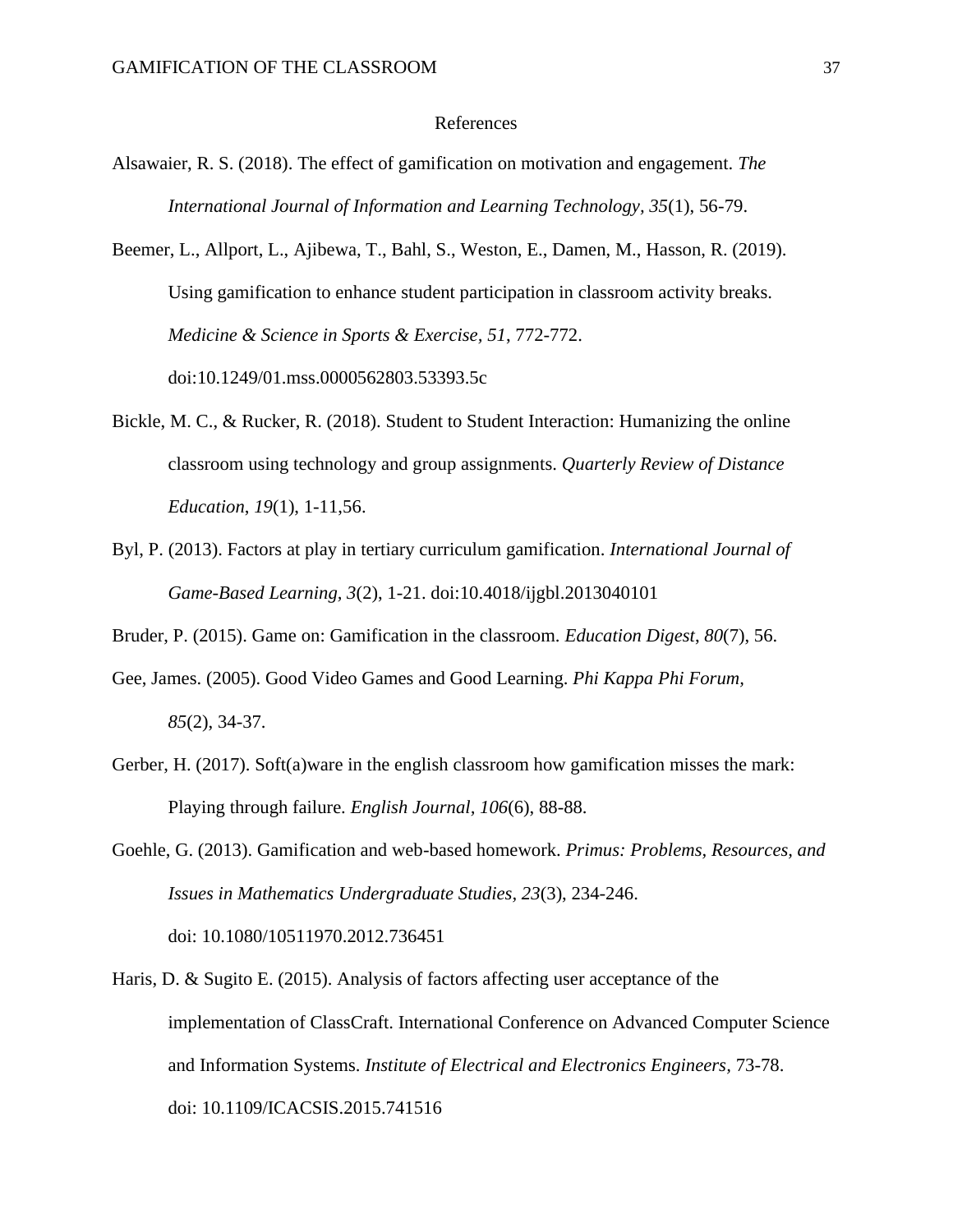- Hitchens, M., & Tulloch, R. (2018). A gamification design for the classroom. *Interactive Technology and Smart Education,15*(1), 28-45.
- Kapp, K. M. (2012). Games, gamification, and the quest for learner engagement. *T+D*, *66*(6), 64-68.
- Kim, B. (2015). Chapter 5: Designing gamification in the right way. *Library Technology Reports, 51*(2), 29-35.
- McCreery, M. P., Krach, S. K., & Nolen, A. (2014). The Protagonist and Their Avatar: Learner Characteristics in a Culture of Simulation. *International Journal of Gaming and Computer-Mediated Simulations*, *6*(2), 30-37. doi:10.4018/ijgcms.2014040103
- Montrieux, H., Vanderlinde, R., Schellens, T., & De Marez, L. (2015). Teaching and learning with mobile technology: A qualitative explorative study about the introduction of tablet devices in secondary education. PLoS One, 10(12). doi:10.1371/journal.pone.0144008
- Morford, Z., Witts, B., Killingsworth, K., & Alavosius, M. (2014). Gamification: The intersection between behavior analysis and game design technologies. *The Behavior Analyst, 37*(1), 25-40. doi:10.1007/s40614-014-0006-1
- Oliveira, S., & Cruz, M. (2018). The gamification octalysis framework within the primary english teaching process: The quest for a transformative classroom. *Revista Lusofona De Educacao, 41*(41), 63-82. doi:10.24140/issn.1645-7250.rle41.04
- Papadakis, S. & Kalogiannakis, M. (2018). Using gamification for supporting an introductory programming course. The case of Classcraft in a secondary education classroom. *Interactivity, Game Creation, Design, Learning, and Innovation, 229*, 366-375. doi:10.1007/978-3-319-76908-0\_35